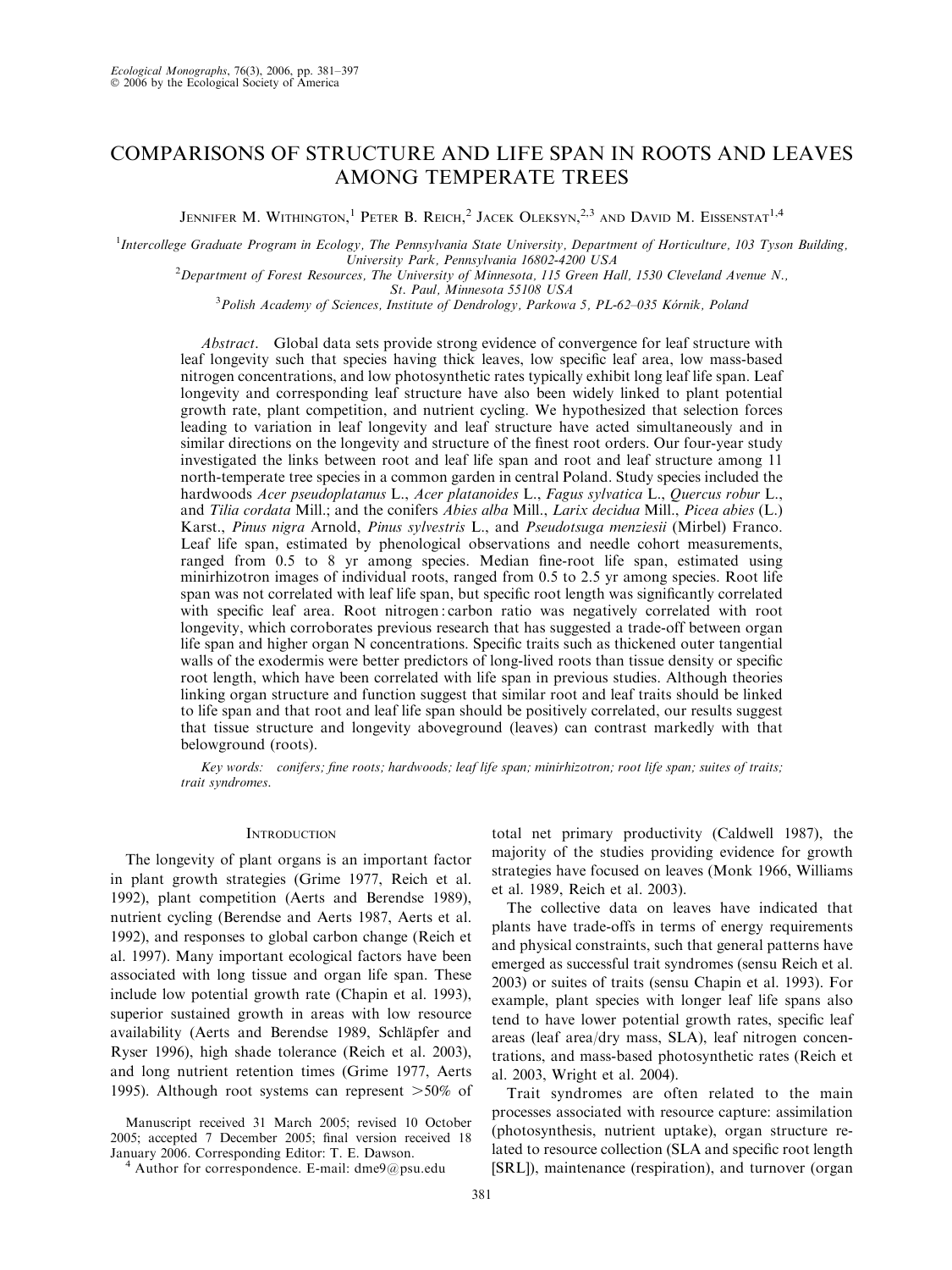life span) (Reich et al. 2003). Leaves and the finest lateral roots share attributes that suggest that they might have generally similar trait syndromes: both organs are ephemeral, typically exhibit determinant growth, do not undergo secondary thickening, have the primary function of resource acquisition, and use resources for respiration (Eissenstat and Yanai 1997). Just as thin leaves (high SLA) are less expensive (per unit surface [area] with potential for light interception) for plants to produce, long, thin roots (high SRL) are less expensive to produce per unit surface (length) with potential for nutrient acquisition. Because many of the functions of roots are similar to leaves, roots may have trait syndromes associated with root life span. These traits may or may not parallel leaf trait syndromes.

Though a linkage between root and leaf life span has been proposed (Chapin 1980), leaf and root traits have rarely been investigated together with regard to longevity, though some information is available for grassland species. For example, Ryser and colleagues (Ryser 1996, Schläpfer and Ryser 1996), who examined root and leaf turnover in grass species with respect to their growth rate and nutrient availability, found that slower-growing species had longer-lived leaves and roots when leaf and root turnover were calculated as the ratio of necromass to total component (leaf or root) biomass. Also, studies in Minnesota, USA, at Cedar Creek examined root and leaf life span in  $>30$  grassland species with respect to various traits. Using measurements of root life span based on the ratio of standing fine-root  $(< 2$  mm) biomass to fine-root production into ingrowth cores, they found that across the forbs, grasses, and legumes, long root life span was significantly associated with slow root respiration rates, low specific root length, and low nitrogen-to-carbon (N:C) ratios (Tjoelker et al. 2005). They also found long leaf life span associated with slow photosynthetic rates, slow leaf respiration rates, low SLA, and low N:C ratios. Leaf and fine-root N as well as life span were correlated on a rank basis, and the authors felt their data reflected a common leaf and root trait syndrome.

We examined root and leaf traits of 11 woody species selected to represent a wide range in leaf life span. Six of the 11 species were conifers in the Pinaceae; the others were hardwoods in diverse families. There have been anecdotal observations that conifer roots are longerlived than hardwood roots of temperate forest trees (Vogt and Bloomfield 1991). Such observations are also consistent with the findings that roots of more primitive families, such as the *Magnoliaceae* and *Pinaceae*, generally have thicker roots than species in more evolutionarily advanced families, such as the Aceraceae, Fagaceae, and Tiliaceae (e.g., Baylis 1975, Comas and Eissenstat 2004). These observations, combined with the typically evergreen habit of the conifers, suggest that the putative differences in root life spans between hardwoods and conifers may simply reflect more primitive traits of the conifers.

We included the coniferous species Larix decidua (deciduous larch) in our study to examine the interaction of the conifer–hardwood relationship and the deciduous–evergreen habit. If larch root characteristics are more similar to the roots of the other conifer species, this would indicate a stronger phylogenetic influence on the roots; however, if they are more similar to the roots of the hardwood species, this would indicate a closer coupling of leaf function with root function.

To test the potential link between root and leaf longevity, we estimated root life span using a minirhizotron technique. We first hypothesized that fine-root life span would be positively correlated with leaf life span among diverse tree species that vary widely in leaf life span. Second, given that leaf syndromes appear to be important parts of the ecological strategy of species, we hypothesized that root structural characteristics and root chemistry would be related to root longevity in a manner analogous to that typically found in leaves. Third, we hypothesized that conifer root longevity would be longer than those of hardwood roots based on reviews of limited past research.

#### **METHODS**

#### Field site

Our field site was a common garden planting in the Siemianice Experimental Forest in central Poland  $(51^{\circ}14.87^{\prime}$  N,  $18^{\circ}06.35^{\prime}$  E; altitude, 150 m). Climate of the region is transitional between maritime and continental, and the mean annual precipitation was 591 mm with approximately half falling from May to August (weather data was recorded 300 m from the field site from 1968 to 1997). Mean temperature was  $8.2^{\circ}$ C with a mean growing season of  $\sim$ 213 d, calculated as the number of days with a mean temperature  $>5^{\circ}C$ (Szymanski and Ceitel 1989, Ceitel and Wawro  $1999a, b$ ).

The site consisted of two adjacent plantings. There were 14 tree species total, nine species per planting, with some species duplicated between plantings (Szymanski 1982). Each planting had three replicate blocks; species were planted in nine monospecific  $20 \times 20$  m plots in each block, for a total of 27 plots per planting. Trees were planted in 1970 and in 1971 as 1- and 2-yr-old seedlings, respectively, at  $1 \times 1$  m spacing, although the spacing has changed somewhat due to some prescribed and self-thinning. Each planting had a fairly uniform topography and soil with very few understory plants present (Withington et al. 2003). The soil in all the plots was nutrient-poor with a plowed A-horizon; soil texture averaged 80% sand and 15% silt. Soils were generally loamy sands and classified as fine-loamy, mixed, Mesic Kanhaplic Haplustalfs and sandy, mixed, Mesic Typic Ustipsamments. However, over the 30 years of the experiment, species modified soil characteristics (Reich et al. 2005), such that species differed in their edaphic environment during the time period of the present study. For this experiment, we sampled all nine species in the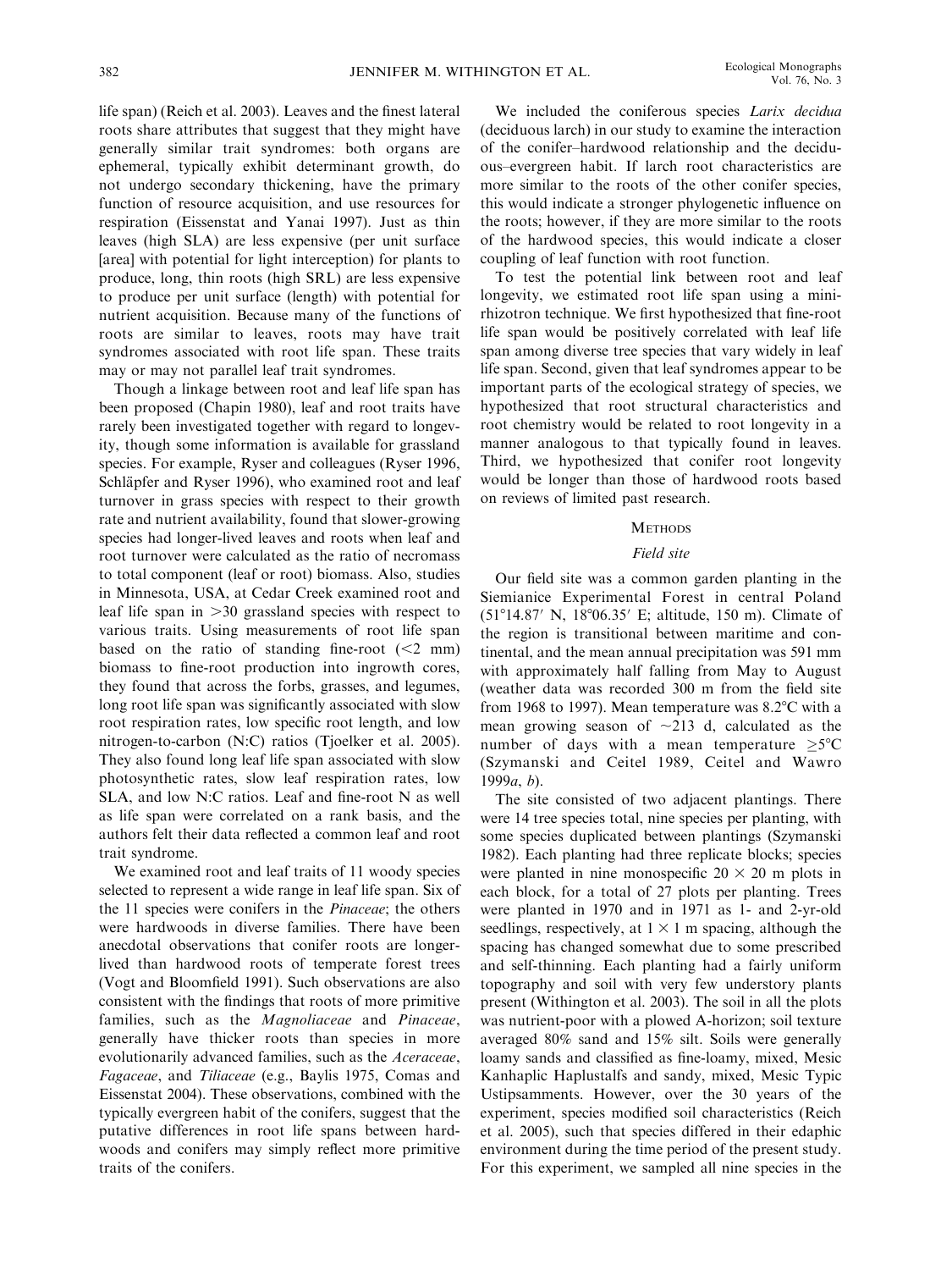first planting: five deciduous broad-leaved species, Acer pseudoplatanus L., Acer platanoides L., Fagus sylvatica L., Quercus robur L., and Tilia cordata Mill.; a deciduous conifer, Larix decidua Mill.; and three evergreen conifers, Abies alba Mill., Picea abies (L.) Karst., and Pseudotsuga menziesii (Mirbel) Franco. In the second planting we sampled three species: the evergreen conifers Pinus nigra Arnold, Pinus sylvestris L., and Picea abies.

To assess potential differences between the plantings, we analyzed Picea abies in both plantings using percentage of clay (soil texture) in the plots as a covariate. We used a general linear model to test differences in five measured variables of Picea abies both above- and belowground. Trees in 1999 were significantly taller ( $F_{1,5} = 8.07$ ,  $P = 0.05$ ) with greater dbh ( $F_{1,5} = 11.05$ ,  $P = 0.03$ ) in the first planting than the second. When significantly different, aboveground measurements of Picea abies were kept separate by planting for analyses. Variables associated with the finest root orders of Picea abies (e.g., diameter, production, life span) were not significantly different between plantings (all  $P > 0.27$ ).

Given that the two plantings were adjacent in a flat area, the only likely differences between the plantings would be in the soil characteristics. Therefore, we looked for correlations between soil texture and root characteristics. Percentage of clay varied from 1.2% to 13.5% with all but one plot having  $\leq$ 9% clay. At the plot level, there were no significant correlations of percentage of clay with root N:C ratio, SRL, root tissue density, or diameter (data not shown). Clay did not explain a significant amount of the variation in median root life span across species. We were satisfied that soil texture was not a significant source of variation in our study. All root-related measurements on the six plots of Picea abies were combined for analyses, and we included the Pinus spp. in the analyses with no adjustments for their location in the second planting.

#### Root life span estimates

Owing to a previous study at this field site that found acrylic minirhizotron tubes provided root standing biomass estimates more consistent with those estimated by soil cores than cellulose acetate butyrate tubes (Withington et al. 2003), only acrylic tubes were used in this study. The minirhizotron tubes had an inside diameter of 5.1 cm, a wall thickness of 3.2 mm, and a length of 60 cm. Tubes were sealed with a rubber stopper and wrapped in black electrical tape to keep light and rain from entering the tubes; no other covers were used because the tubes were shaded most of the time. In November 1998, the tubes were installed randomly in the plots at an angle of  $30^{\circ}$  from vertical and at least 3 m from the plot borders with the top 10 cm of the tube above the soil surface. Three tubes were installed per plot, three plots per species. We used only two Abies alba plots (six tubes total) because the third was overgrown with a different tree species.

Minirhizotron images were collected using a minirhizotron camera and associated image capture software (Bartz Technology, Santa Barbara, California, USA) starting in May 1999, six months after tube installation. Problems associated with installation disturbance on subsequent root dynamics (Joslin and Wolfe 1999) were considered in the data analysis. Images were collected from May through December 1999 at 2–4 week intervals. Because the 1999 data indicated very long-lived roots, sampling intervals were lengthened in 2000–2002 to monthly intervals from April through November.

Images of the windows in the tubes were viewed as a time sequence. Roots observed on the first sampling date were not used, as their birth dates were unknown. The date a root was first observed and the date of disappearance were recorded. If the observation of a root became obscured because another root grew in front of it or if a root was still alive at the end of the data collection period, then that root was recorded as statistically censored (i.e., time to root death was greater than the observation time; Allison 1995). Root birth and root death were estimated as the day midway between successive imaging dates. Individual root life span was calculated as the number of days from root birth to root death.

Determining the vitality of roots from external appearance alone is difficult. Our first step was to correlate appearance of roots in the minirhizotron windows to root vitality using a modified version of the vital stain procedure of Comas et al. (2000). Although the vital staining correlated well with root function in grape roots for Comas et al. (2000), for our species, external appearance alone was not enough to evaluate root vitality. Roots with a dark-brown to black coloration were not consistently dead or dying. For .95% of the roots, we relied on the date of disappearance as the date of death; no outward signs of loss of cortical tissue and hyphal mantle deterioration were evident before such disappearances. Thus, root life span and root persistence were essentially synonymous in this study.

Often, root life span (the inverse of root turnover) is estimated by methods that can estimate only root production and root standing crop (Gill and Jackson 2000). Minirhizotron production data were used to estimate mean root life span as an alternative to median life span based on survivorship analysis. Minirhizotron root production (number of roots born) was converted to root length using a subset of images distributed across the study period, including each year and representing each season. From this subset of images, root length was determined for each species using the program WinR-HIZO Tron (Regent Instruments, Quebec, Canada) and correlated with total number of roots (for all 11 species, no  $r^2$  was <0.88).

We calculated the amount of time for cumulative root length mortality to equal cumulative root length produc-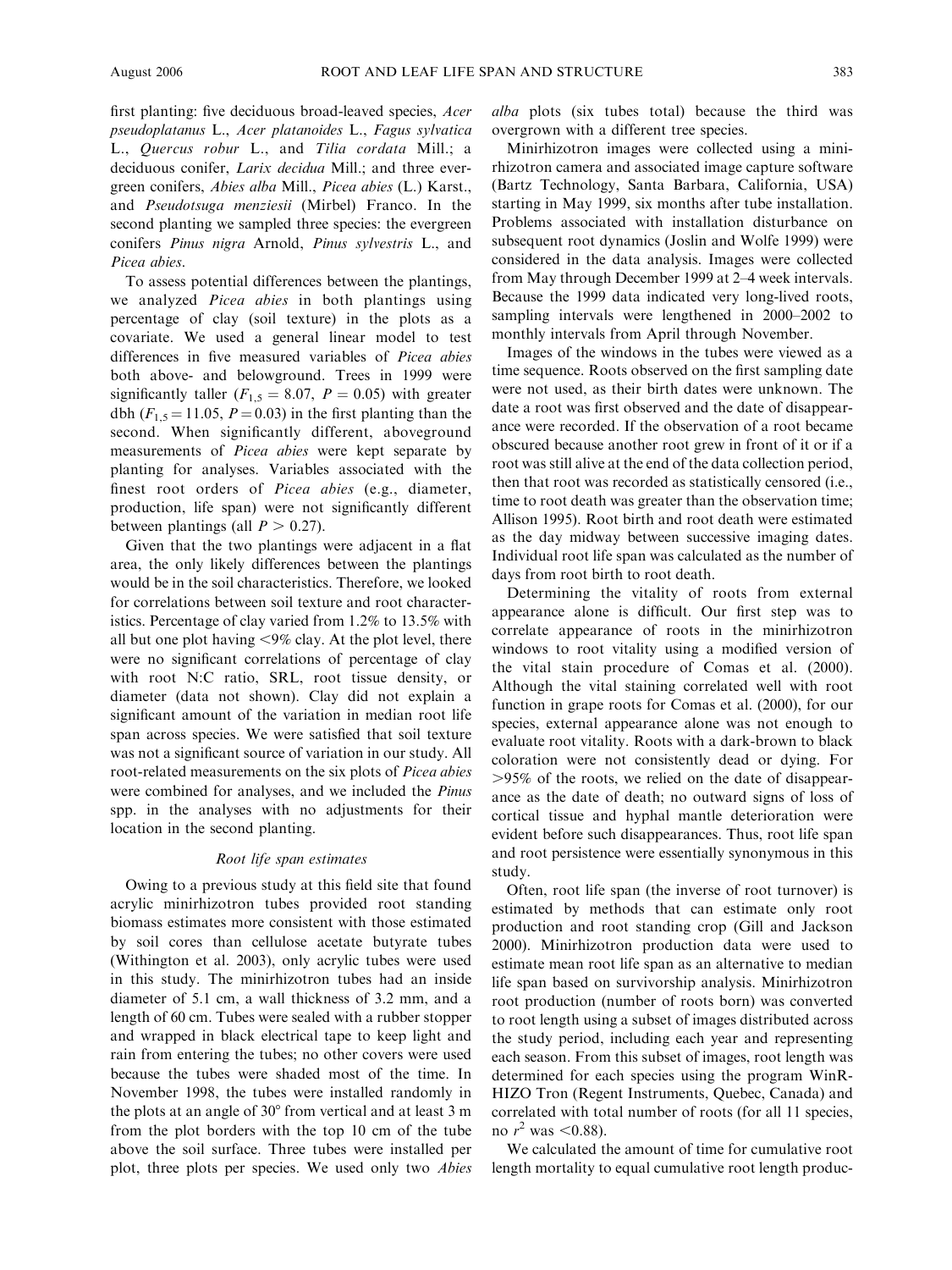

FIG. 1. Cumulative production and cumulative mortality of fine roots (first- and second-order roots only) against minirhizotron tubes from May 1999 to November 2002, averaged across plots (two, three, or six plots per species). The mean difference between production and mortality can be found in Table 3. Note the difference in the y-axis scales. Our field site was a common garden planting in the Siemianice Experimental Forest in central Poland.

tion after minirhizotrons had been installed for 1.5 yr (Fig. 1). We then calculated the harmonic mean of five intervals to get an estimate of root life span for each species ( $LS_{PMR}$ , Tables 1 and 2). A second estimate of mean fine-root life span was calculated as the ratio of the maximum standing root crop to the annual root length production (SC:Prod) from the last two years of the study.

Survivorship curves and root life span estimates  $(LS<sub>25R</sub>, LS<sub>50R</sub>)$  for each species were calculated using the BASELINE statement of PROC PHREG in SAS version 8.02 (SAS Institute, Cary, North Carolina, USA). Pearson product-moment correlations were used to test for correlations between tissue life span and characteristics such as N:C ratio and SRL. Root and leaf life spans were log-transformed before data analyses. Cox proportional hazards models were used to test for differences within each species for the influence of diameter, soil depth, and time to pigmentation on root life span (Cox 1972, Allison 1995, Wells and Eissenstat 2001).

## Root order and root pigmentation

We were interested in comparing only first- and second-order roots of each species, but root order is frequently difficult to determine definitively in minirhizotron windows because the total root is not visible.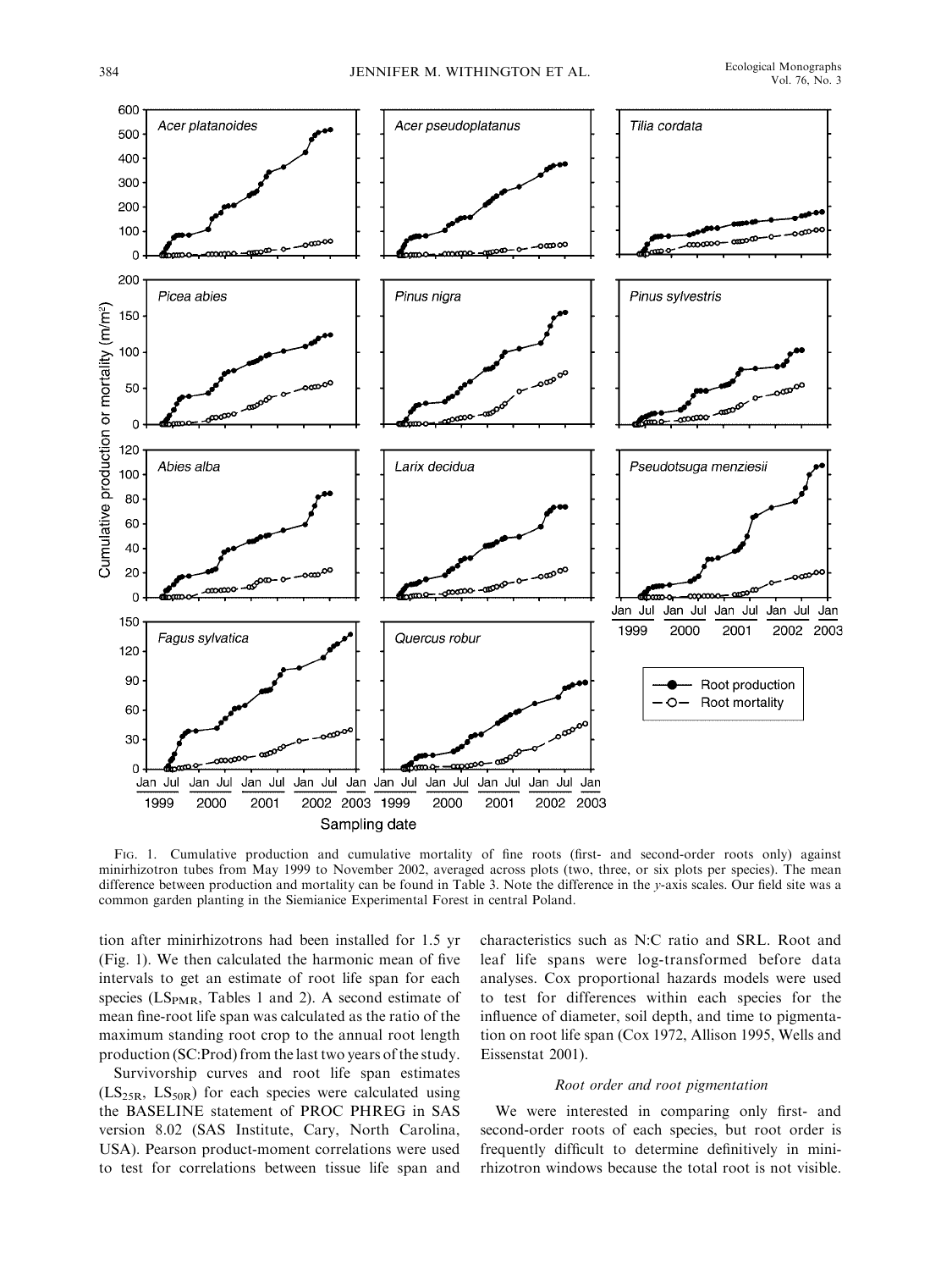TABLE 1. Definitions and descriptions of abbreviations used in the manuscript.

| Abbreviation   | Description                                                                       |
|----------------|-----------------------------------------------------------------------------------|
| $Dia-T_R$      | total root diameter (mm)                                                          |
| $Dia-P_R$      | diameter of plant tissue only, fungal mantles excluded (mm)                       |
| $LS_{L}$       | mean leaf life span (yr)                                                          |
| $LS_{25R}$     | first quartile estimate of root life span (yr)                                    |
| $LS_{50R}$     | second quartile (median) estimate of root life span (yr)                          |
| $LS_{SCR}$     | mean estimated root life span (maximum standing crop/annual root production) (yr) |
| $LS_{\rm PMR}$ | root life span estimated from the amount of time required for cumulative root     |
|                | mortality to equal cumulative root production (yr)                                |
| $N/C_R$        | ratio of root nitrogen to root carbon (mass/mass)                                 |
| $\%N_{L}$      | leaf percentage nitrogen (mass/mass)                                              |
| $Prod_{I}$     | leaf production $(kg \cdot ha^{-1} \cdot yr^{-1})$                                |
| $Prod_{R}$     | root production against the minimizotron tubes $(m \cdot m^{-2} \cdot yr^{-1})$   |
| RLD            | root length density, total amount of root length of all root orders per unit soil |
|                | volume (length/soil volume, $cm/cm3$ )                                            |
| $RLD_{1+2}$    | root length density of first- and second-order roots (percentage of RLD)          |
| SC             | root standing crop $\text{(cm/m}^2\text{)}$                                       |
| <b>SLA</b>     | specific leaf area (area/unit mass, $\text{cm}^2/\text{g}$ )                      |
| <b>SRL</b>     | specific root length (length/unit mass, $cm/g$ )                                  |
| TissDen        | root tissue density (mass/volume, $g/cm3$ )                                       |

Root diameter is more easily measured, so we looked for a correlation between diameter and root order that would allow us to analyze only the finest root orders. We looked at the distributions of root diameters from firstand second-order scanned roots, separated into groups at 0.1-mm intervals using specialized software (WinRhizo, Regent Instruments). We compared these to the distribution of minirhizotron root diameters, which were determined by direct measurement on a computer screen using the image from the date a root was first observed (Appendix A). By comparing the two distributions, we were able to select a maximum root diameter for each species that would allow us to use roots of each species that were first order and possibly second order but unlikely to be third order or higher (Table 2). Unless otherwise noted, all results are for the finest two orders of roots.

Besides life span, time to root pigmentation was also determined. The transition of roots from white to pigmented usually indicates a reduction in root metabolic activity (Comas et al. 2000, Bouma et al. 2001). Roots generally changed color only once before dying. The date when at least 50% of a root's length was pigmented was noted. The relationship between time to pigmentation and median root life span among the species was tested with a general linear model. The influence of the time to pigmentation on root mortality within each species was tested with a Cox proportional hazards model (Cox 1972, Allison 1995, Wells and Eissenstat 2001).

#### Root morphology, anatomy, and nitrogen concentrations

Root diameter, tissue density, SRL, and nitrogen concentration are important traits hypothesized to be

TABLE 2. Fine-root (smallest two orders) and leaf life span estimates plus the diameter cutoffs for the fine roots.

| Species | Max diam. (mm) | $LS50R$ (yr)          | $LSPMR$ (yr) | $LS_{SCR}$ (yr) | $LS_{L}$ (yr) |
|---------|----------------|-----------------------|--------------|-----------------|---------------|
| Acpl    | 0.35           | 1.62(0.73, 3.01)      | 2.33         | 1.80            | 0.46          |
| Acps    | 0.35           | $2.47$ (0.65, undef.) | 2.24         | 1.69            | 0.46          |
| Fasy    | 0.30           | 0.57(0.33, 1.38)      | 1.14         | 0.55            | 0.45          |
| Quro    | 0.30           | 0.98(0.45, 1.49)      | 1.47         | 0.69            | 0.47          |
| Tico    | 0.35           | 0.64(0.49, 1.10)      | 1.58         | 1.87            | 0.43          |
| Abal    | 0.40           | 1.13(0.45, 1.93)      | 1.47         | 2.00            | 8.22          |
| Lade    | 0.40           | 1.10(0.54, 2.50)      | 1.98         | 1.48            | 0.51          |
| Piab    | 0.40           | 0.70(0.42, 1.10)      | 1.44         | 0.97            | 8.77          |
| Pini    | 0.30           | 0.77(0.48, 1.46)      | 1.43         | 0.83            | 3.84          |
| Pisy    | 0.40           | 0.67(0.44, 1.11)      | 0.71         | 1.18            | 2.44          |
| Psme    | 0.45           | $1.62$ (0.64, undef.) | 1.41         | 3.27            | 5.48          |

Notes: Because most roots could not be observed in their entirety, a diameter cutoff for each species was determined for the roots observed against the tubes (Max diam.). This ensured that we included all of the first-order roots with some small second-order roots, but no third-order roots. Median fine-root life span  $(LS<sub>50R</sub>)$  is shown with first and third quartiles as indicators of variability and is based on roots born between May 1999 and November 2001 and followed through November 2002. Root life span was also estimated as the harmonic mean of the number of days between two equal values of cumulative production and cumulative mortality  $(LS_{PMR})$  from minirhizotron data. A third estimate of root life span was estimated as the ratio of the maximum standing crop against the minirhizotron tubes in 2002 to the mean root production in 2001 and 2002 ( $LS_{SCR}$ ). Mean leaf life span ( $LS_L$ ) is based on leaf-fall data over 11 mo for deciduous species and based on needle cohorts present for evergreen species. Species abbreviations are the first two letters of the genus and species. The abbreviation ''undef.'' means the value is too large to be defined, .900 d. Our field site was a common garden planting in the Siemianice Experimental Forest in central Poland.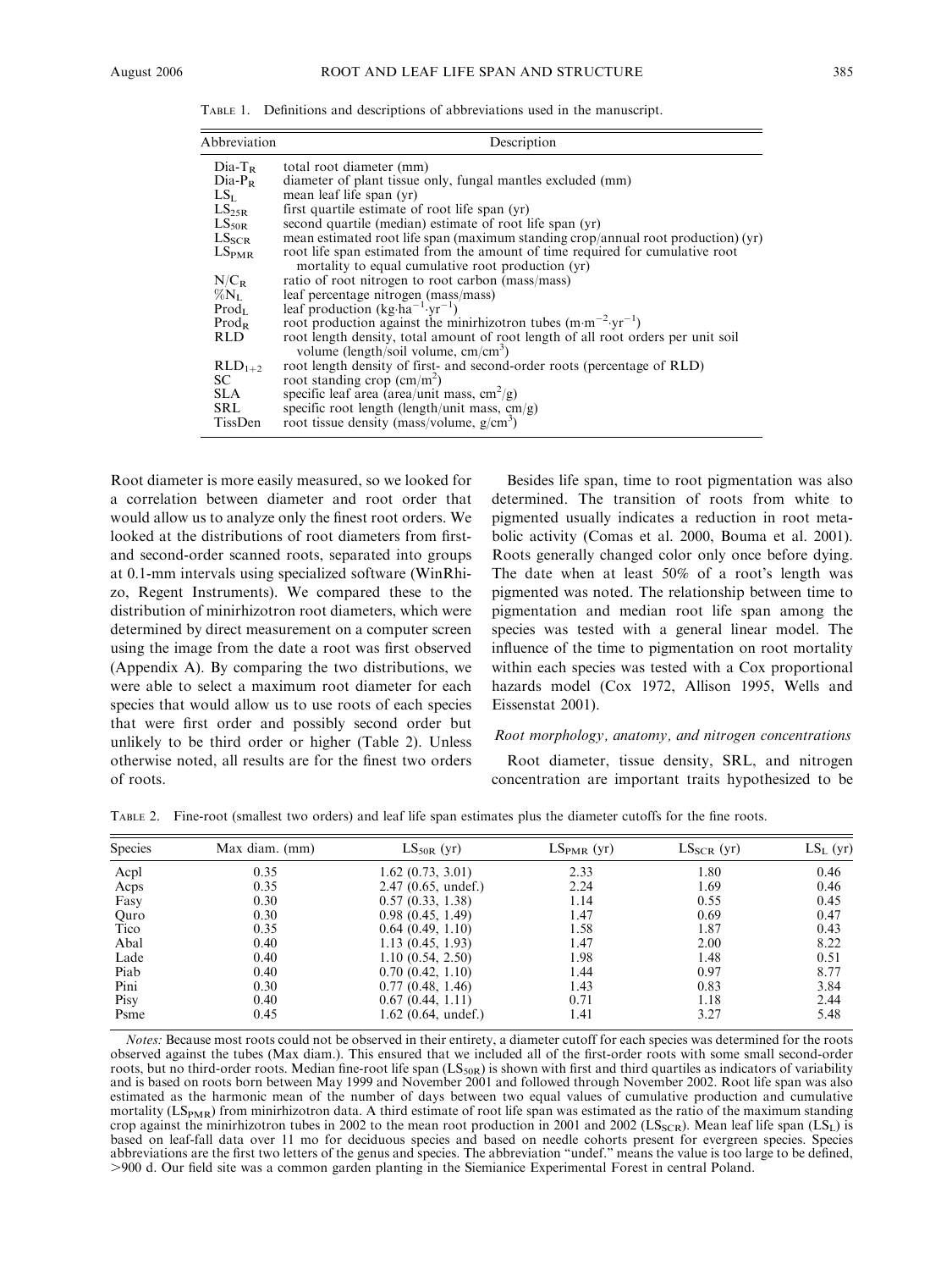correlated with root life span of the finest root orders. Because the fungal ectomycorrhizal mantle appreciably affects root diameter, we also made anatomical sections of roots to distinguish plant root diameter from the entire mycorrhizal root diameter. Nonmycorrhizal white roots were examined separately from the mycorrhizal, pigmented roots.

Soil cores (4.8 cm diameter) from previously undisturbed soil were randomly collected in July 1999 in each plot to a depth of 15 cm. Roots were cleaned from the soil cores by hand in plastic tubs and sorted into three root order groups: (a) first, (b) second, and (c) third and fourth. For our purposes, first-order roots are all external links with no daughter roots; second-order roots have only first-order daughter roots, and so on up the hierarchy. Additional soil cores were collected in July 2001 in each plot at two depths: 0–15 cm and 16–30 cm. These roots were cleaned and sorted into three groups: the combined orders (a) 1 and 2, (b) 3 and 4, and (c) 5 and higher. All roots were scanned on a desktop scanner using WinRHIZO software at 400 dots per inch (DPI; Regent Instruments) to obtain diameter distributions for roots of known order. After scanning, root samples were dried for 48 h at  $50^{\circ}$ C and weighed. Root length density  $(L_v, \text{ length}/\text{solid volume})$  was calculated for each root order class, and total  $L<sub>v</sub>$  represents the sum of the three classes. Specific root length, which is inversely proportional to the square of root diameter, assuming cylindrical geometry ( $SRL = \text{[length/volume]} \times$ [volume/mass]), was calculated as the ratio of the root length in the sample to the dry mass. Dried roots were pulverized using a SPEX mixer/mill (SPEX Industries, Metuchen, New Jersey, USA), and 15-mg subsamples were ashed in a muffle furnace at  $500^{\circ}$ C for 6 h so that dry mass could be expressed on an ash-free basis.

In June 2001, roots were excavated in each plot at two locations to a depth of 15 cm. Roots were gently washed by hand and then preserved in 60% ethanol for later anatomical observations by light microscopy. Cross sections were made by hand under a dissecting scope. A minimum of 36 roots of each species was selected, and sections were made 1 mm behind the root cap for each root. The finest root orders were pooled. Sections were stained with 0.05% toluidine blue (in acetate buffer pH 4.5) to color the cell walls. We measured 25–30 cross sections from different roots for total diameter and ectomycorrhizal mantle thickness (where present).

Root tissue density was calculated as the ratio of the ash-free dry mass of the sample to root volume. Root volume was estimated using root diameter and root length and assuming cylindrical geometry. Using the values for mantle thickness, we calculated the mean diameter of the scanned roots without the hyphal mantle for the nine ectomycorrhizal species (all but the Acer spp.). We then used these diameter estimates to calculate a second estimate of SRL that excluded fungal mantles, assuming tissue densities of the mantle and plant root as well as percentage of ash masses were the same.

Because minirhizotron observations indicated that the white roots of ectomycorrhizal species lived a long time, we also looked for specific anatomical differences between mycorrhizal and white roots. Nonectomycorrhizal roots were collected in the top 10 cm at three random locations in the plots using hand trowels. None could be found for the Pinus species. These difficult-tofind roots were generally white to beige with root hairs and exhibited longer lengths  $(>= 2$  cm) than ectomycorrhizal (ECM) roots. Seven to 12 nonmycorrhizal roots of each species were hand-sectioned at the beginning of the maturation zone and stained for suberin and lignin with 0.05% phloroglucinol followed by two drops of 36% HCl (Jensen 1962). The presence or absence of a thickened hypodermal layer (exodermis) in the sections was noted.

Nitrogen concentration in roots was estimated in relatively young roots of known maximum age from ingrowth tubes. In May 2001, five ingrowth tubes were installed per plot (11 species, three plots each). Ingrowth tubes were made from plastic screen  $(1.5 \times 1.5 \text{ mm})$ holes) rolled to make tubes 3 cm in diameter and 25 cm long. The organic layer, if present, was pulled back from an area between two trees  $\sim$ 1 m apart. The tubes were installed horizontally in the mineral soil just under the organic layer. Prior to installation, mineral soil, sifted to remove roots and large organic debris, was added to each ingrowth tube. Ingrowth tubes were excavated after 90 d. Cores were pooled per plot and roots extracted. Roots were immediately hand-washed and sorted into two classes: (a) root orders 1 and 2 (finest two orders) and (b) orders 3 and 4. No roots of higher order were present. The roots were dried at  $50^{\circ}$ C for  $36-48$  h. We determined carbon and nitrogen concentrations of the samples for each plot using an elemental analyzer (model EA1108; Fisons Instruments, Pt. Pleasant, New Jersey, USA).

## Leaf and tree biometric data

Foliar life span of deciduous species was determined using a combination of phenological observations (spring leaf unfolding) and data on leaf shedding obtained from litter traps. Needle longevity for evergreen conifers (Abies alba, Picea abies, Pinus nigra, Pinus sylvestris, and Pseudotsuga menziesii) was assessed by counting annual needle cohorts. Measurements were made in mid-July 2002. None of the species exhibit multiple flushes at the experimental site. Mean needle longevity per branch was assessed by counting the number of annual cohorts that retained a majority  $(>=50\%)$  of their needles. Thus, our data are representative of mean needle life span (Reich et al. 1996). Because shading induces greater needle longevity lower in the crown (Reich et al. 1994), we evaluated needle longevity for three randomly selected upper and three lower branches per plot and used the mean values from all plots and crown position for these analyses.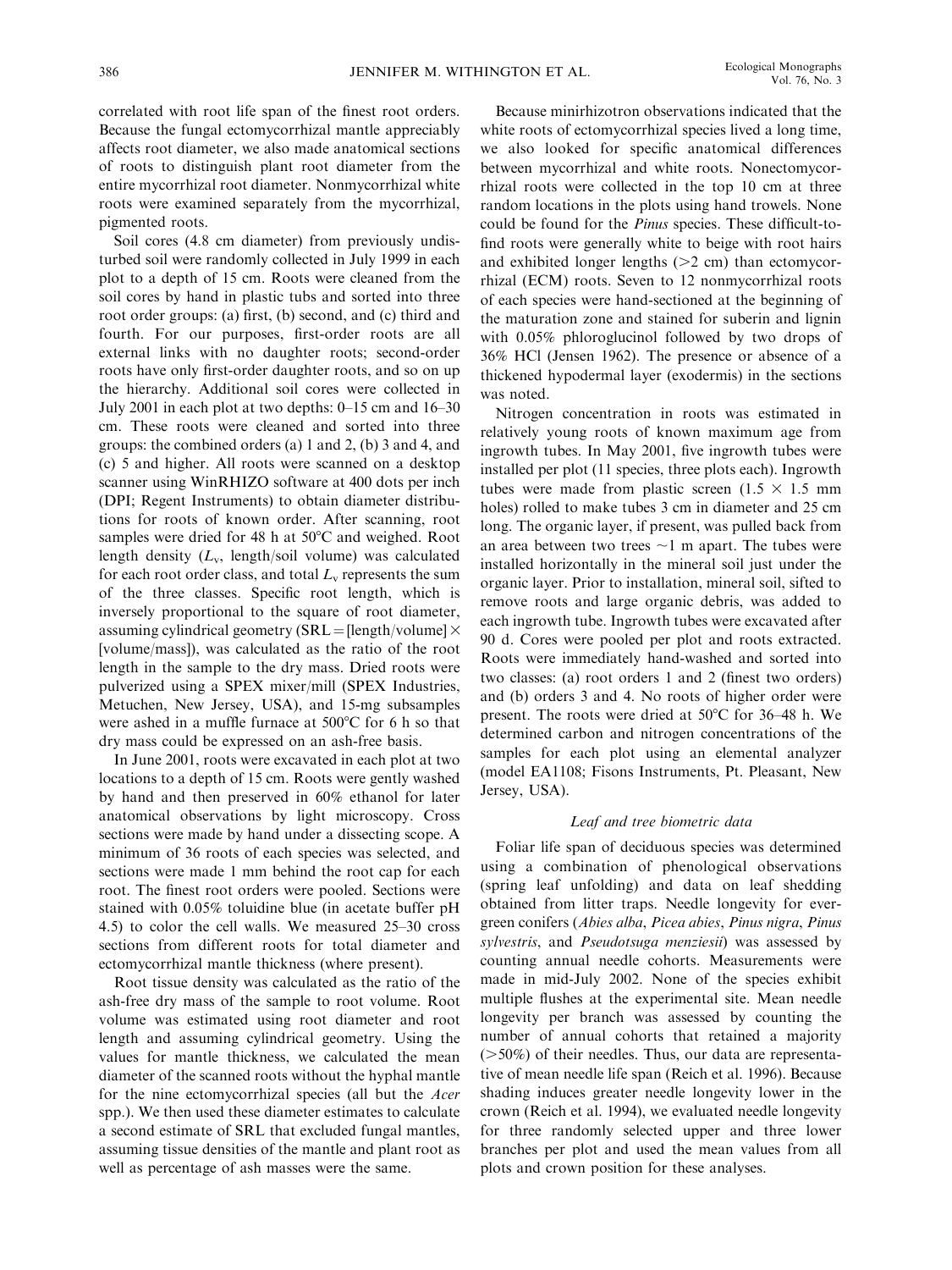| Species   |                  |             |                       | SRL $(m/g)$ TissDen $(g/cm^3)$ Dia-T <sub>R</sub> (mm) Prod <sub>R</sub> $(m \cdot m^{-2} \cdot yr^{-1})$ RLD $(cm/cm^3)$ RLD <sub>1+2</sub> (%) N:C (mass/mass) |                          |              |              |
|-----------|------------------|-------------|-----------------------|------------------------------------------------------------------------------------------------------------------------------------------------------------------|--------------------------|--------------|--------------|
| Hardwoods |                  |             |                       |                                                                                                                                                                  |                          |              |              |
| Acpl      | 52.1(5.2)        | 0.143(0.01) | 0.41(0.02)            | 129.2(17.1)                                                                                                                                                      | 9.91(1.22)               | 56.8         | 0.024(0.001) |
| Acps      | 49.1(2.6)        | 0.133(0.01) | 0.46(0.06)            | 92.7(11.0)                                                                                                                                                       | 11.78(1.20)              | 51.0         | 0.031(0.002) |
| Fasy      | 90.7(13)         | 0.173(0.03) | 0.36(0.03)            | 34.3(2.9)                                                                                                                                                        | 7.88(0.93)               | 52.9         | 0.044(0.007) |
| Ouro      | 68.1 (9.8)       | 0.133(0.01) | 0.46(0.04)            | 22.0(3.5)                                                                                                                                                        | 8.64 (1.00)              | 59.8         | 0.036(0.003) |
| Tico      | 45.8(7.3)        | 0.214(0.07) | 0.43(0.03)            | 42.0(9.6)                                                                                                                                                        | 7.02(1.14)               | 48.8         | 0.047(0.004) |
| Mean      | $61.1^a$ (4.7)   | 0.159(0.02) | $0.42^b(0.02)$        | 64.0(20.3)                                                                                                                                                       | $9.05^{\rm a}$ (0.83)    | 53.8 $(2.0)$ | 0.036(0.004) |
| Conifers  |                  |             |                       |                                                                                                                                                                  |                          |              |              |
| Abal      | 26.0(4.2)        | 0.153(0.01) | 0.62(0.05)            | 21.1(3.3)                                                                                                                                                        | 5.92 (0.39)              | 49.4         | 0.041(0.008) |
| Lade      | 40.9(2.7)        | 0.155(0.01) | 0.53(0.01)            | 18.4(2.1)                                                                                                                                                        | 7.14(0.61)               | 66.0         | 0.051(0.009) |
| Piab      | 33.4(2.5)        | 0.196(0.02) | 0.54(0.03)            | 30.1(3.8)                                                                                                                                                        | 6.14(0.75)               | 58.8         | 0.053(0.004) |
| Pini      | 39.9(8.4)        | 0.287(0.04) | 0.45(0.05)            | 38.7(5.5)                                                                                                                                                        | 6.81(1.74)               | 66.7         | 0.035(0.003) |
| Pisy      | 24.7(2.3)        | 0.248(0.04) | 0.58(0.05)            | 25.7(3.4)                                                                                                                                                        | 3.47(0.80)               | 68.1         | 0.050(0.007) |
| Psme      | 27.2(3.7)        | 0.188(0.01) | 0.57(0.05)            | 26.9(6.9)                                                                                                                                                        | 6.02(1.80)               | 56.1         | 0.034(0.010) |
| Mean      | $32.0^{b}$ (2.9) | 0.204(0.02) | $0.55^{\rm a}$ (0.02) | 27.0(3.0)                                                                                                                                                        | 5.91 <sup>b</sup> (0.53) | 60.9(3.0)    | 0.044(0.003) |

TABLE 3. Root morphological characteristics (mean, with SE in parentheses) determined from mixed-age, first- and second-order (finest orders) roots observed in minirhizotron tubes or collected from soil cores.

Notes: Specific root length (SRL) was corrected for mean hyphal mantle thickness. Root tissue density was calculated as the ratio of root mass to root volume assuming a cylindrical geometry (TissDen). Total diameter was the mean of scanned roots from soil cores (Dia-T<sub>R</sub>). Root production is the length produced per year per unit viewing area of minirhizotron surface (Prod<sub>R</sub>). Root length density was calculated from intact-soil core data for all roots present (RLD) and for only first- and second-order roots  $(RLD_{1+2})$ . Nitrogen : carbon ratio was determined for young (<90 d), first- and second-order roots collected in August 2000 (N:C). Species abbreviations are the first two letters of the genus and species names. Different superscript letters indicate that hardwood and conifer mean values are significantly different at  $P < 0.05$ .

The projected leaf area was determined using an image analysis system and the WinFOLIA Pro for broadleaved species and WinSEEDLE Software for conifers (Regent Instruments). Specific leaf area (defined as the projected leaf area divided by leaf dry mass) was calculated for the current-year leaves used for determination of foliar life span.

Foliar nitrogen concentration was measured on dried  $(65^{\circ}$ C for 48 h) tissue ground in a mill (Kikro-Feinmühle Culatti, IKA Labortechnik, Staufen, Germany). Tissue samples were digested by the micro-Kjeldahl method and processed using a BÜCHI Distillation Unit B-322 (BU¨CHI Analytical, Flawil, Switzerland). Data are means of equally weighted composite samples of mature current-year foliage obtained from the individual branches (four per plot, two plots per species).

Total foliar and other nonfoliar miscellaneous litterfall (woody litter, debris, seeds, etc.) were collected monthly from 31 May 1996 through 30 April 1997 using  $0.38\text{-m}^2$  litter traps. To the bottom of each trap under coniferous species, 1-mm mesh plastic window screen was attached. Eight litter traps per plot were placed directly on the forest floor. Litter was oven-dried at  $65^{\circ}$ C, and estimates of the annual production of litter biomass were calculated.

#### **RESULTS**

#### Defining first- and second-order roots

To compare roots with similar putative functions among 11 species, we needed to compare roots of the same order. Order is relatively easy to determine with excavated roots but is problematic in minirhizotron images with only portions of roots visible. Mean fineroot diameters from intact cores were similar among the species and ranged from 0.36 mm in F. sylvatica to 0.62 mm in Abies alba (Table 3). Mean root diameters from excavated first- and second-order roots were moderately larger than the root diameters collected from the minirhizotron images (Table 3, Appendix A). This was due to the greater amount of second-order roots in the scanned samples compared to the minirhizotron samples. The scanned samples had distinct bimodal distributions reflecting the two root orders; the first peak in the scanned-root distribution (the first-order roots) matches the peak in the minirhizotron root diameter distribution for each species (Appendix A). We selected maximum diameters to use as a cut-off for selecting firstorder roots in the minirhizotron images by looking at the two diameter distributions simultaneously and choosing a diameter that gave  $\sim$ 75–80% of the firstorder roots and only a small percentage of the secondorder roots (Table 2, Appendix A). These cut-offs were used to select only first-order roots of each species observed in the minirhizotron windows for subsequent data analysis.

## Correlation of root life span with leaf life span

Mean leaf life spans of the deciduous hardwood species were  $\sim$ 0.45 yr and had a range of only 20 d. Larix decidua, a deciduous conifer, had only a slightly longer mean leaf life span at 0.51 yr. Leaf life span of the five evergreen conifers had a much larger range in leaf life span, from 2.44 yr for Pinus sylvestris to 8.77 yr for Picea abies (Table 2).

The median life span of the fine roots  $(LS<sub>50R</sub>)$  was not correlated with leaf life span, either across all species  $(P)$  $(1.73)$  or within the hardwood ( $P = 0.32$ , data not shown) or conifer groups ( $P = 0.93$ ; Table 4, Fig. 2).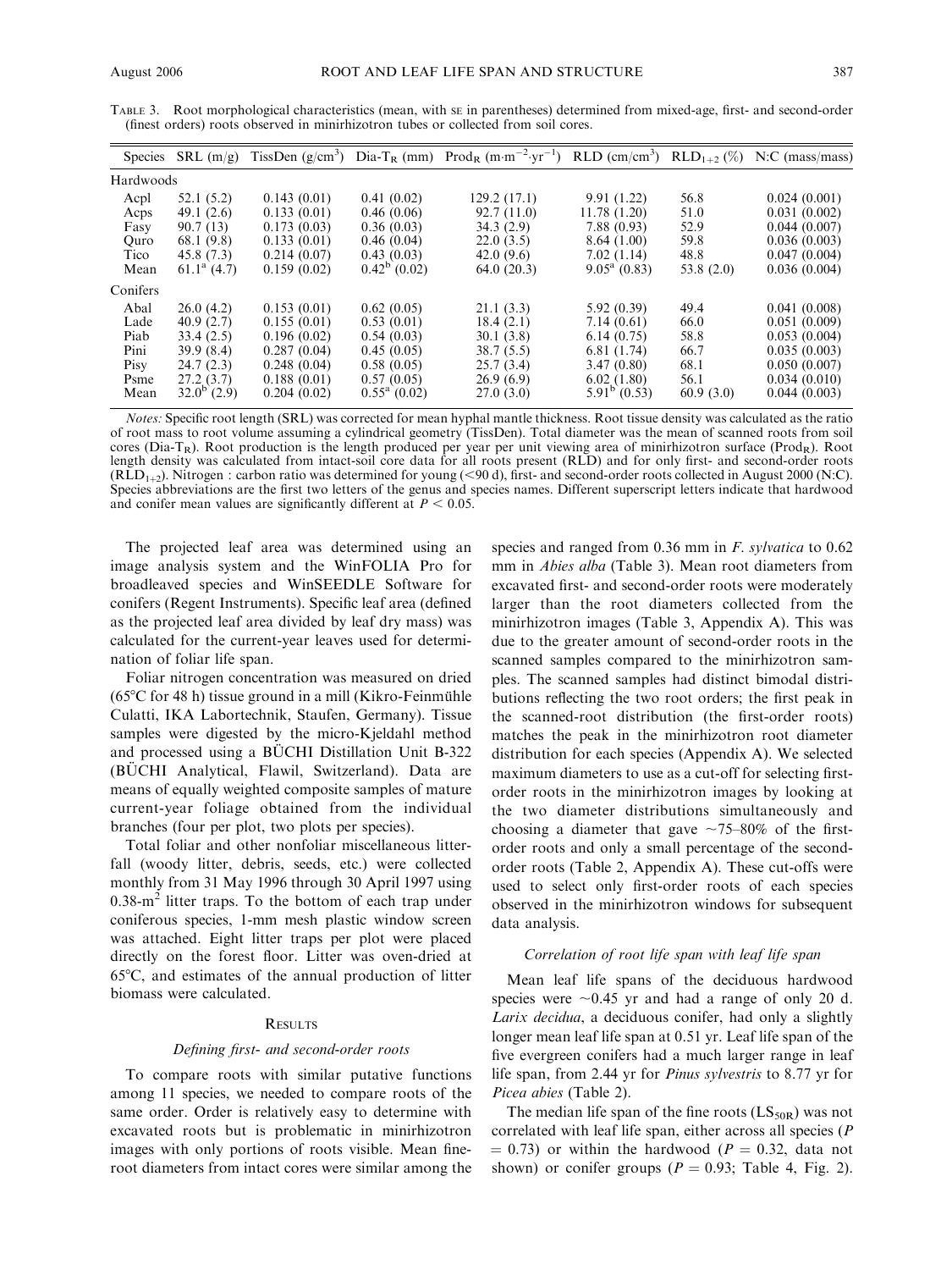Vol. 76, No. 3

TABLE 4. Pearson product-moment correlation coefficients for leaf life span ( $L\bar{S}_L$ ), percentage of nitrogen (% $N_L$ ), specific leaf area (SLA), and leaf production (Prod<sub>L</sub>) with all root and leaf characteristics for all 11 species and for just the six conifer species.

|                                     | Coefficient, by leaf trait |             |            |                   |  |
|-------------------------------------|----------------------------|-------------|------------|-------------------|--|
| Root and leaf traits                | LS <sub>L</sub>            | $\%\rm N_L$ | <b>SLA</b> | Prod <sub>L</sub> |  |
| All species $(n = 11)$              |                            |             |            |                   |  |
| $LS_{25R}$                          | $-0.161$                   | $-0.006$    | 0.167      | 0.014             |  |
| $\mathrm{LS}_{50R}$                 | $-0.119$                   | 0.258       | 0.169      | $-0.117$          |  |
| $\mathrm{L}\mathrm{S}_\mathrm{SCR}$ | 0.008                      | 0.153       | 0.113      | $-0.256$          |  |
| LS <sub>PMR</sub>                   | $-0.373$                   | 0.432       | $-0.373$   | $-0.094$          |  |
| $N/C_R$                             | 0.233                      | $-0.134$    | $-0.330$   | $-0.278$          |  |
| <b>SRL</b>                          | $-0.769$                   | 0.655       | 0.771      | 0.496             |  |
| TissDens                            | 0.447                      | $-0.741$    | $-0.559$   | 0.218             |  |
| $Dia-TB$                            | 0.725                      | $-0.487$    | $-0.758$   | $-0.707$          |  |
| $Dia-P_R$                           | 0.586                      | $-0.228$    | $-0.486$   | $-0.675$          |  |
| $Prod_{R}$                          | $-0.388$                   | 0.189       | 0.513      | 0.630             |  |
| $\rm LS_L$                          |                            | $-0.738$    | $-0.863$   | $-0.508$          |  |
| $\%\rm N_L$                         |                            |             | 0.826      | 0.103             |  |
| SLA                                 |                            |             |            | 0.417             |  |
| Pinaceae $(n = 6)$                  |                            |             |            |                   |  |
| $\mathrm{LS}_{25R}$                 | $-0.301$                   | 0.250       | 0.615      | $-0.314$          |  |
| $\mathrm{LS_{50R}}$                 | $-0.047$                   | 0.557       | 0.684      | $-0.706$          |  |
| $\mathrm{L}\mathrm{S}_\mathrm{SCR}$ | $-0.132$                   | 0.387       | 0.664      | $-0.521$          |  |
| LS <sub>PMR</sub>                   | $-0.191$                   | 0.547       | 0.609      | $-0.654$          |  |
| $N/C_R$                             | $-0.340$                   | 0.212       | 0.191      | $-0.010$          |  |
| <b>SRL</b>                          | $-0.482$                   | 0.029       | 0.192      | 0.075             |  |
| TissDens                            | 0.127                      | $-0.913$    | $-0.814$   | 0.964             |  |
| $Dia-T_{R}$                         | 0.233                      | 0.504       | 0.313      | $-0.568$          |  |
| $Dia-P_R$                           | 0.318                      | 0.567       | 0.368      | $-0.705$          |  |
| $Prod_{R}$                          | 0.508                      | $-0.907$    | $-0.762$   | 0.696             |  |
| $LS_L$                              |                            | $-0.398$    | $-0.548$   | $-0.019$          |  |
| $\%\rm N_L$                         |                            |             | 0.797      | $-0.874$          |  |
| SLA                                 |                            |             |            | $-0.736$          |  |

Notes: All comparisons are on a log–log basis. See Table 1 for descriptions of abbreviations. Coefficients in italic type are significant at  $\alpha = 0.10$ . Coefficients in boldface type are significant at  $\alpha = 0.05$ .

Conifers exhibited a similar range in  $LS<sub>50R</sub>$  (0.67–1.62) yr) as that of hardwoods (0.57–2.47 yr; Table 2). Leaf life span was longer for the conifers (0.51–8.77 yr) than for the hardwoods (0.43–0.47 yr; Table 2).

Because many studies investigating root turnover use methods that assume steady-state conditions in order to correlate root production with root life span, we examined our data for similar relationships. Root production was much greater in the first year when the roots were exploring disturbed soil near the tubes (Fig. 1). Root production and mortality were roughly equal for most species by the end of the second year as indicated by fairly constant standing crop (Appendix B). Root life span based on the differences in time for equivalent values of cumulative fine-root length production and mortality  $(LS_{PMR})$  was correlated with median-root life span ( $r = 0.67$ ,  $P = 0.025$ ). Fine-root length production and mortality was generally longer than the median life spans (Table 2). For Tilia cordata  $(0.64-1.58 \text{ yr})$  and for *Picea abies*  $(0.70-1.44 \text{ yr})$ , LS<sub>PMR</sub> was more than twice as long as median life span. Root life span based on root production and standing crop  $(LS_{SCR})$  was not correlated with median fine-root life span ( $r = 0.10$ ,  $P = 0.767$ ) nor was it correlated with any other root or leaf characteristics (Table 5). Standingcrop-based estimates of root life span were generally longer than  $LS<sub>50R</sub>$  (Table 2). The range of root life spans for the cohort-based estimates and the standing-cropbased estimates were similar for the hardwoods, but whereas  $LS<sub>50R</sub>$  had *Acer pseudoplatanus* roots living the longest by far, the  $LS_{SCR}$  estimate indicated that  $T$ . cordata roots lived longest. For the conifers, the estimated values by the approaches were similar.

#### Correlation of leaf life span with leaf characteristics

We examined leaf traits that previously have been correlated with leaf life span across a wide range of species. In our study, leaf N concentration was generally higher in the deciduous species than in the evergreens (Table 6, Fig. 3). Leaf N was inversely correlated with leaf life span across all 11 species ( $P = 0.01$ ) and was also positively correlated with specific leaf area ( $P = 0.01$ ; Table 4). Specific leaf area was also higher for the deciduous species compared with the evergreens and inversely correlated with leaf life span across all species  $(P = 0.002)$ . There was considerable overlap in yearly leaf biomass production (Table 6).

#### Correlation of root life span with root characteristics

Across species.—We used the ratio of nitrogen to carbon (N:C) to represent the nitrogen concentration of the fine roots, which avoided problems of soil contamination associated with dry mass estimates. Mathematically, this places the emphasis on the differences in N (in contrast to C:N ratio), and N:C ratio is more analogous to leaf N concentration. Overall, there was a tendency for longer-lived roots to have lower N:C ratios. For the finest roots, the N:C ratio was negatively correlated with  $LS<sub>50R</sub>$ across all 11 species ( $P = 0.02$ ; Fig. 3, Table 5). Although  $LS<sub>PMR</sub>$  was correlated with  $LS<sub>50R</sub>$ ,  $LS<sub>PMR</sub>$  only tended toward negative correlation with N:C ratio ( $P = 0.09$ ).

In contrast to general plant growth strategies, new root production tended to be positively correlated with  $LS<sub>50R</sub>$  ( $P = 0.08$ ; Table 5). The *Acer* species had a large effect on the correlation. Acer platanoides, for example, exhibited root growth of  $>100 \text{ m} \cdot \text{m}^{-2} \cdot \text{yr}^{-1}$ , yet had one of the longest median fine-root life spans. If the two Acers were omitted, there was little evidence of a relationship between median root life span and root production ( $P = 0.12$ ).

Contrary to expectation, we found that denser root tissue tended to be associated with shorter  $LS_{50R}$  ( $P =$ 0.06), and SRL was not correlated with  $LS<sub>50R</sub>$  ( $P = 0.59$ ; Table 5). Mean fine-root diameters calculated with or without hyphal mantles were not correlated with root life span, perhaps because fine-root diameters were quite variable within a species (Appendix A).

Within a species.—There was large variation in patterns of root survivorship among the species (Fig. 4). We examined three characteristics of individual roots observed in the minirhizotron windows: diameter, depth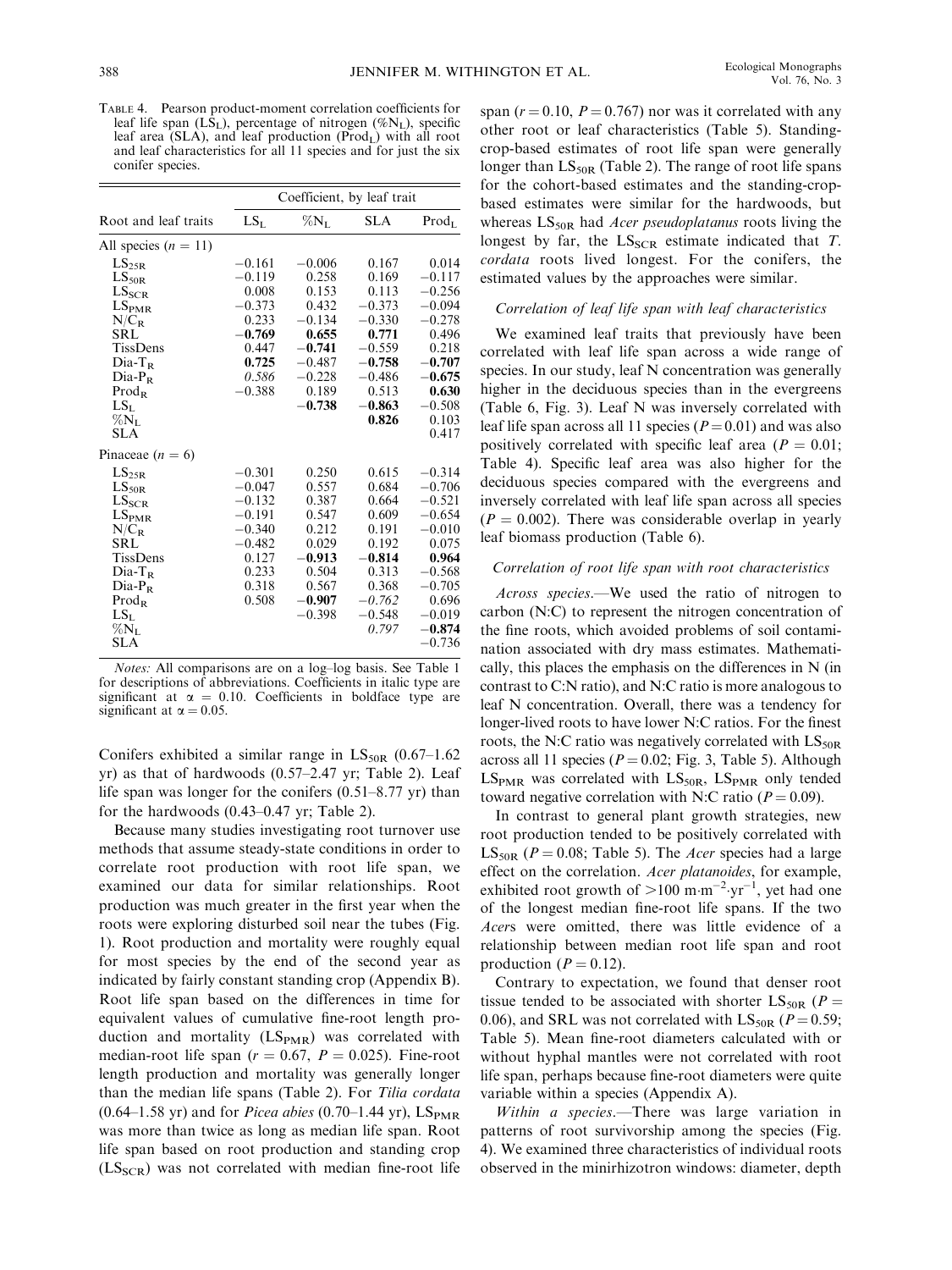

FIG. 2. Relationship of fine-root life span to leaf life span (note log scales). Hardwoods are denoted by squares, and conifers by circles. Species abbreviations are the first two letters of the genus and species. Picea abies is plotted as the mean of the two sites for leaf life span.

in soil, and time to pigmentation. Fine-root life span was significantly associated with root depth in soil in seven species (Appendix C); deeper roots lived longer than shallower roots. In four species, larger diameter roots had less risk of death than thinner roots (Appendix C).

The longer a root remained white, the lower was its risk of mortality in the next sampling interval and the longer its life span (Appendix C). In essence, white roots had a lower risk of future mortality than did pigmented roots. This difference was 1.3% ( $P = 0.0003$ ) for Acer

TABLE 5. Pearson product-moment correlation coefficients among root characteristics across all 11 species and among the six conifer species.

|                                                                                                                                     |            |                   |                         |                                           | Coefficient, by root trait                            |                                                                   |                                                                         |                                                                               |                                                                                                    |
|-------------------------------------------------------------------------------------------------------------------------------------|------------|-------------------|-------------------------|-------------------------------------------|-------------------------------------------------------|-------------------------------------------------------------------|-------------------------------------------------------------------------|-------------------------------------------------------------------------------|----------------------------------------------------------------------------------------------------|
| Root traits                                                                                                                         | $LS_{50R}$ | $LS_{SCR}$        | LS <sub>PMR</sub>       | $N/C_R$                                   | <b>SRL</b>                                            | TissDens                                                          | $Dia-T_R$                                                               | $Dia-P_R$                                                                     | $Prod_R$                                                                                           |
| All species $(n = 11)$                                                                                                              |            |                   |                         |                                           |                                                       |                                                                   |                                                                         |                                                                               |                                                                                                    |
| $LS_{25R}$<br>$LS_{50R}$<br>$LS_{SCR}$<br>$LS_{\rm PMR}$<br>$N/C_R$<br><b>SRL</b><br><b>TissDens</b><br>$Dia-T_{R}$<br>$Dia-P_R$    | 0.845      | 0.346<br>0.101    | 0.675<br>0.667<br>0.342 | $-0.698$<br>$-0.704$<br>0.101<br>$-0.542$ | $-0.204$<br>$-0.103$<br>$-0.368$<br>0.283<br>$-0.238$ | $-0.323$<br>$-0.619$<br>0.032<br>$-0.605$<br>0.380<br>$-0.393$    | 0.110<br>0.156<br>0.222<br>$-0.245$<br>0.328<br>$-0.912$<br>0.124       | 0.348<br>0.446<br>0.391<br>0.019<br>0.067<br>$-0.835$<br>$-0.167$<br>0.906    | 0.654<br>0.406<br>0.156<br>0.104<br>$-0.652$<br>$-0.243$<br>0.264<br>$-0.040$<br>$-0.064$          |
| Pinaceae $(n = 6)$                                                                                                                  |            |                   |                         |                                           |                                                       |                                                                   |                                                                         |                                                                               |                                                                                                    |
| $LS_{25R}$<br>$LS_{50R}$<br>$LS_{SCR}$<br>LS <sub>PMR</sub><br>$N/C_R$<br><b>SRL</b><br><b>TissDens</b><br>$Dia-T_{R}$<br>$Dia-P_R$ | 0.857      | $-0.246$<br>0.253 | 0.397<br>0.486<br>0.359 | $-0.563$<br>$-0.531$<br>0.303<br>$-0.130$ | 0.111<br>$-0.142$<br>$-0.261$<br>0.670<br>0.065       | $-0.245$<br>$-0.606$<br>$-0.834$<br>$-0.567$<br>$-0.246$<br>0.092 | $-0.035$<br>0.355<br>0.682<br>$-0.244$<br>0.225<br>$-0.814$<br>$-0.636$ | 0.075<br>0.508<br>0.755<br>$-0.064$<br>0.067<br>$-0.752$<br>$-0.719$<br>0.971 | $-0.204$<br>$-0.432$<br>$-0.763$<br>$-0.561$<br>$-0.598$<br>0.267<br>0.793<br>$-0.305$<br>$-0.326$ |

Notes: All comparisons are on a log-log basis. See Table 1 for descriptions of abbreviations. Coefficients in italic type are significant at  $\alpha = 0.10$ . Coefficients in boldface type are significant at  $\alpha = 0.05$ .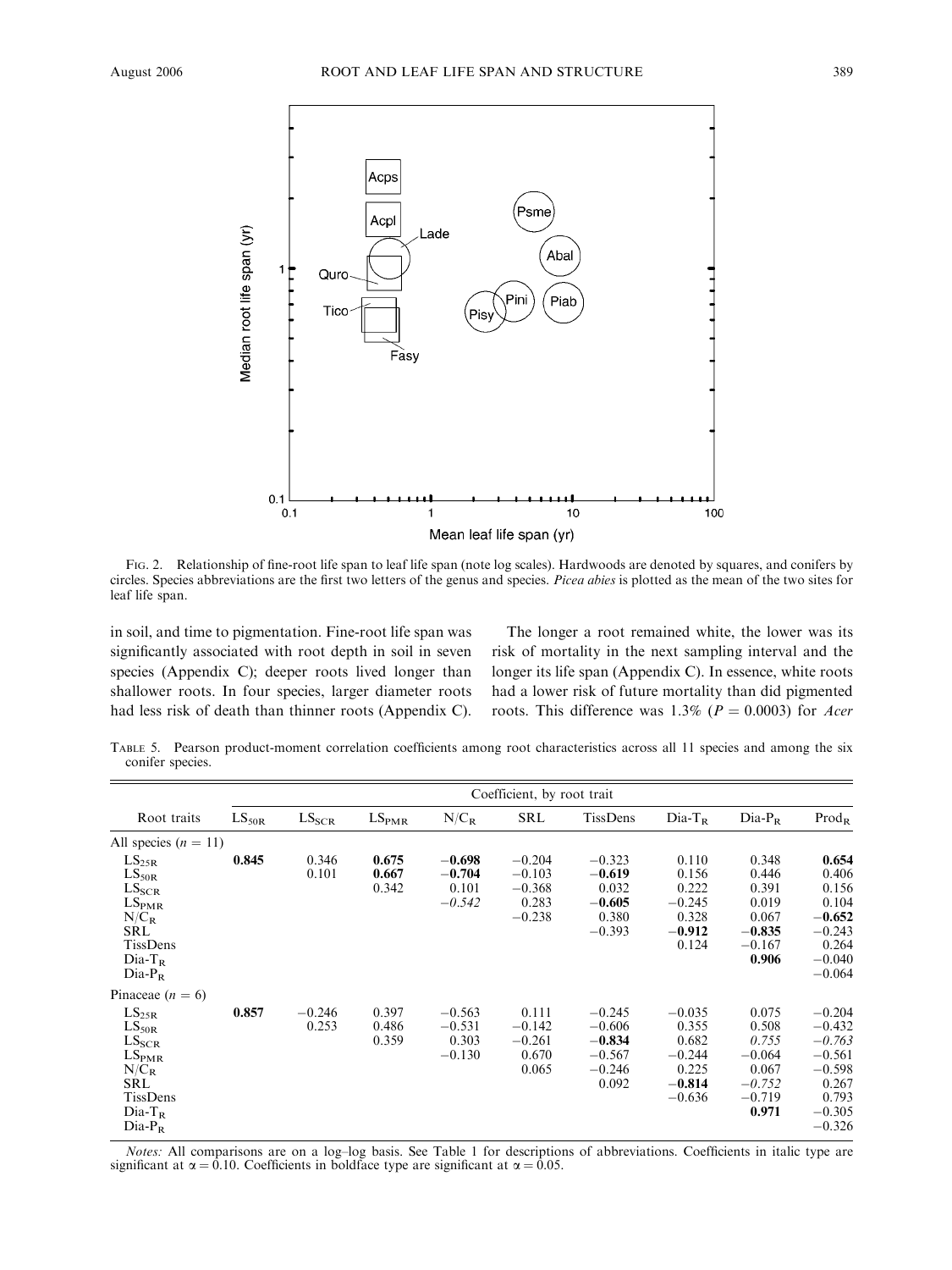| Species               | SLA $\text{(cm}^2\text{/g)}$ | Prod <sub>L</sub> (kg·ha <sup>-1</sup> ·yr <sup>-1</sup> ) | $\%$ N <sub>L</sub> (mass/mass) |
|-----------------------|------------------------------|------------------------------------------------------------|---------------------------------|
| Acer platanoides      | 272 (8)                      | 2953                                                       | 1.62                            |
| Acer pseudoplatanus   | 213 (35)                     | 3827                                                       | 2.20                            |
| Fagus sylvatica       | 287(5)                       | 3305                                                       | 2.18                            |
| Quercus robur         | 172(1)                       | 2225                                                       | 1.86                            |
| Tilia cordata         | 309 (31)                     | 2957                                                       | 1.87                            |
| Mean                  | $251^a$ (25)                 | $3053^{\rm a}$ (261)                                       | $1.95^{\mathrm{a}}$ (0.11)      |
| Abies alba            | 58.5 (4)                     | 908                                                        | 1.72                            |
| Larix decidua         | 103(5)                       | 1183                                                       | 1.81                            |
| Picea abies           | 54.4 (9)                     | 1770                                                       | 1.20                            |
| Pinus nigra           | 38.6(0.4)                    | 3047                                                       | 1.08                            |
| Pinus sylvestris      | 44.8 $(0.3)$                 | 3165                                                       | 1.18                            |
| Pseudotsuga menziesii | 74.1 (2)                     | 1400                                                       | 1.32                            |
| Mean                  | $62.2^b(9.6)$                | $1912^b$ (394)                                             | $1.39^{b}$<br>(0.12)            |

TABLE 6. Leaf morphology (specific leaf area, SLA), production ( $\text{Prod}_L$ ), and chemistry (percentage of nitrogen,  $\tilde{\%}$ N); values are means, with se in parentheses.

Notes: Values for Picea abies are the means of the two plantings. Different superscript letters indicate hardwood and conifer mean values are significantly different at  $P < 0.05$ .

platanoides, 0.5% ( $P = 0.041$ ) for Acer pseudoplatanus, 0.6% ( $P = 0.003$ ) for *F. sylvatica*, and 0.3% ( $P = 0.001$ ) for *O. robur*. The risk of root mortality for *L. decidua* decreased 2.5% ( $P = 0.05$ ); Picea abies' risk decreased 0.2% ( $P = 0.02$ ); Pinus nigra's risk decreased 0.6% ( $P =$ 0.001); and *Pinus sylvestris'* risk decreased 0.5% ( $P =$ 0.008).

All fine roots are white when they are born. Most fine roots in this study became pigmented very quickly, within  $\sim$ 14 d after first appearance in the minirhizotron windows. In the six conifer species, 60–90% of the roots were brown in  $\leq 2$  wk. For hardwoods, the amounts were similar, with 70–88% of the fine roots becoming pigmented in  $<$ 14 d.

#### Mycorrhizas and root anatomy

Except for a few white roots in teh ECM species, all fine roots observed in cross section were mycorrhizal, consistent with observations of roots in the minirhizotron windows. The two Acer species were predominantly colonized with arbuscular mycorrhizal fungi. Although Acer has been listed as also potentially forming ectomycorrhiza (Smith and Read 1997), trypan-blue staining of roots from the site found no evidence of ectomycorrhizal infection (B. Kieliszewska-Rokicka, personal communication), and none of the Acer roots visible in the minirhizotron windows exhibited ECM morphotypes. The other nine species were predominantly colonized with ECM fungi and frequently exhibited multiple morphotypes in close proximity. Mean mantle thickness for the ectomycorrhizal species ranged from 0.03 to 0.10 mm, with the thickest mantles appearing on the conifer species; however, in terms of thickness relative to the length of the root diameter, the largest mantles were observed on F. sylvatica (Table 7).

The first-order roots of both Acers had a pronounced exodermis (Appendix D). Wall thickening  $(\sim 20 \mu m)$ thick) was only on the outer tangential walls of the exodermis (the cell layer just interior to the epidermis). Passage cells, which do not have thickened walls, were also observed in the exodermis in some sections. These would allow water, nutrients, and arbuscular mycorrhizal hyphae to enter the root cortex.

A small percentage  $(<2\%)$  of the finest order roots collected for Abies alba, L. decidua, Pseudotsuga menziesii, Picea abies, F. sylvestris, Q. robur, and T. cordata were white; these roots had root hairs and were  $>2$  cm long (Table 7). We examined  $5-10$  white, nonectomycorrhizal roots of each of the ectomycorrhizal species to note how they differed from roots with distinct mantles. A very similar, thickened exodermis was noted in the nonectomycorrhizal white roots of L. decidua, Picea abies, Pseudotsuga menziesii, F. sylvestris, Q. robur, and T. cordata. The exodermis of these six species was not as thick as that of the *Acer* species, but it was present in all root sections (Table 7, Appendix D).

#### Conifers vs. hardwoods

The mean root diameters of the five hardwood species with mantles, if present, were  $\sim$ 23% thinner than the conifer roots ( $P = 0.002$ ; Table 3). The mean root diameters of the hardwoods excluding mantles were only marginally thinner than the conifers ( $P = 0.066$ ).

Specific root length was significantly longer in the hardwood roots than in the conifer roots ( $P = 0.01$ ; Table 3). Because tissue density is often negatively correlated with SRL, we predicted a similar relationship between the hardwoods and conifers for root tissue density. Root tissue density was insignificantly greater in the conifers than in the hardwoods and was not correlated with SRL ( $P = 0.29$ ; Table 5).

Total root length density  $(L_v)$ , including roots of all orders, was 53% greater in the hardwood plots than in the conifer plots ( $P = 0.01$ ), but  $L<sub>v</sub>$  of the finest order roots was not significantly (21%) greater in the hardwood plots than the conifer plots ( $P = 0.86$ ; Table 3). All species had 50–61% of the total root length composed of first- and second-order roots. The mean percentage of the finest order roots in the conifers  $(61%)$  was  $13%$ greater than that in the hardwoods ( $P = 0.10$ ), reflecting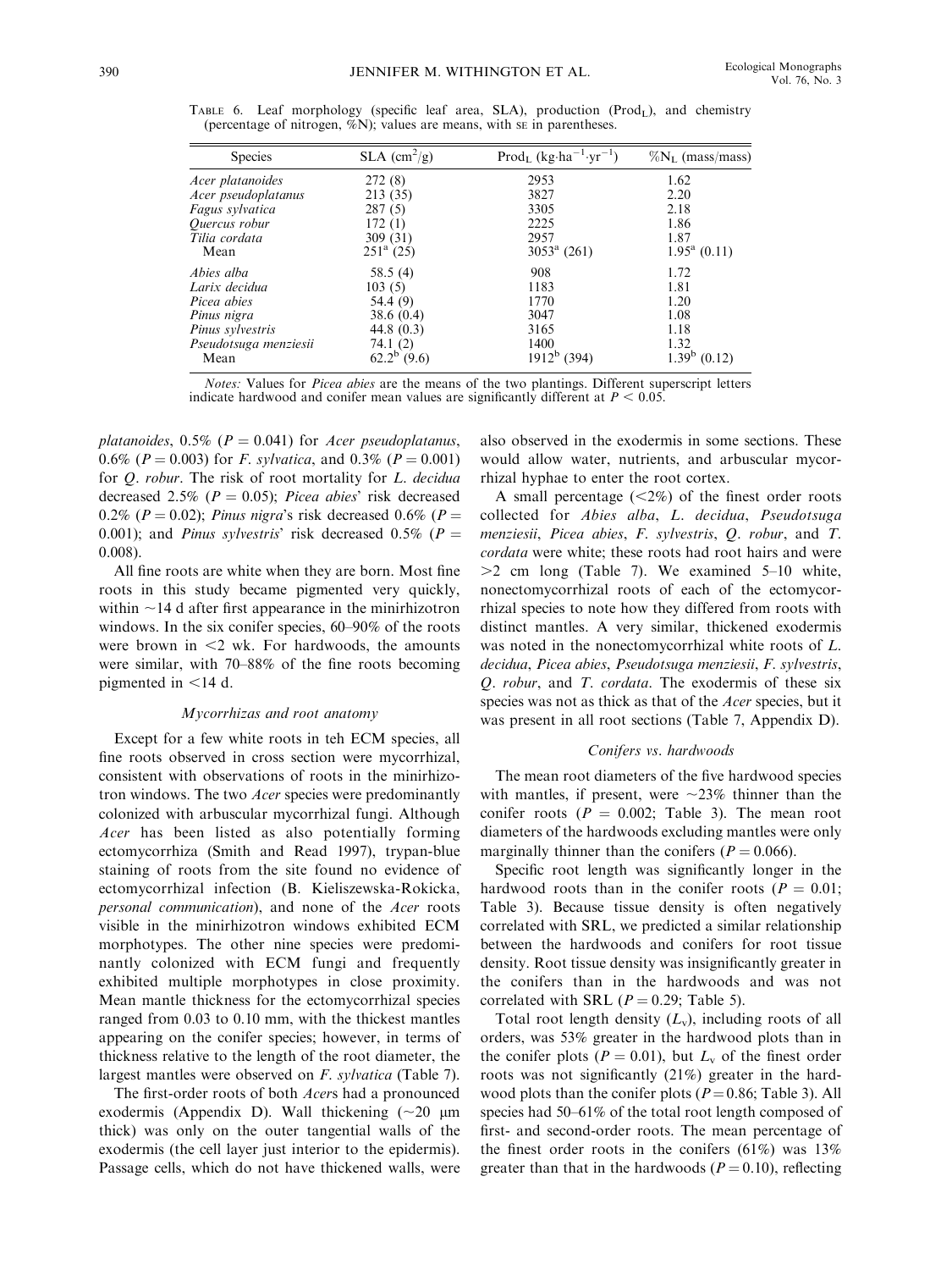

FIG. 3. The relationships between (A) longevity in roots and nitrogen : carbon ratio and (B) longevity in leaves and nitrogen concentration. Traits are on a log–log scale. Hardwoods are denoted by squares, and conifers by circles. Species abbreviations are the first two letters of the genus and species.

the differences in root architecture between the two groups (Table 3), with the hardwood species having many more orders of branching.

The range in N:C ratios was greater in the hardwood fine roots than in the conifer roots, and the overall mean value was not significantly different between the hardwood and conifer species (Table 3). Root life span was negatively correlated with N:C ratios of the hardwood species ( $P < 0.0001$ ) but was not correlated with the N:C ratios of the conifer species ( $P < 0.10$ ).

Root growth rate was determined by fine-root length production in the minirhizotrons. Hardwood roots tended to grow faster than conifer roots. Although

variability was high, estimated root length production was  $\sim$ 50% greater for the hardwoods than for the conifers ( $P = 0.08$ ).

The relationships among leaf N concentrations, SLA, and leaf production were similar to previous reports in the literature. Leaf N concentrations were significantly greater in the hardwoods than in the conifers ( $P = 0.01$ ). Also, the SLA of the deciduous hardwood leaves was significantly greater than that of conifer leaves ( $P <$ 0.0001; Tables 4 and 6). Mean leaf production was significantly greater in the hardwoods than in the conifers  $(P = 0.047)$ .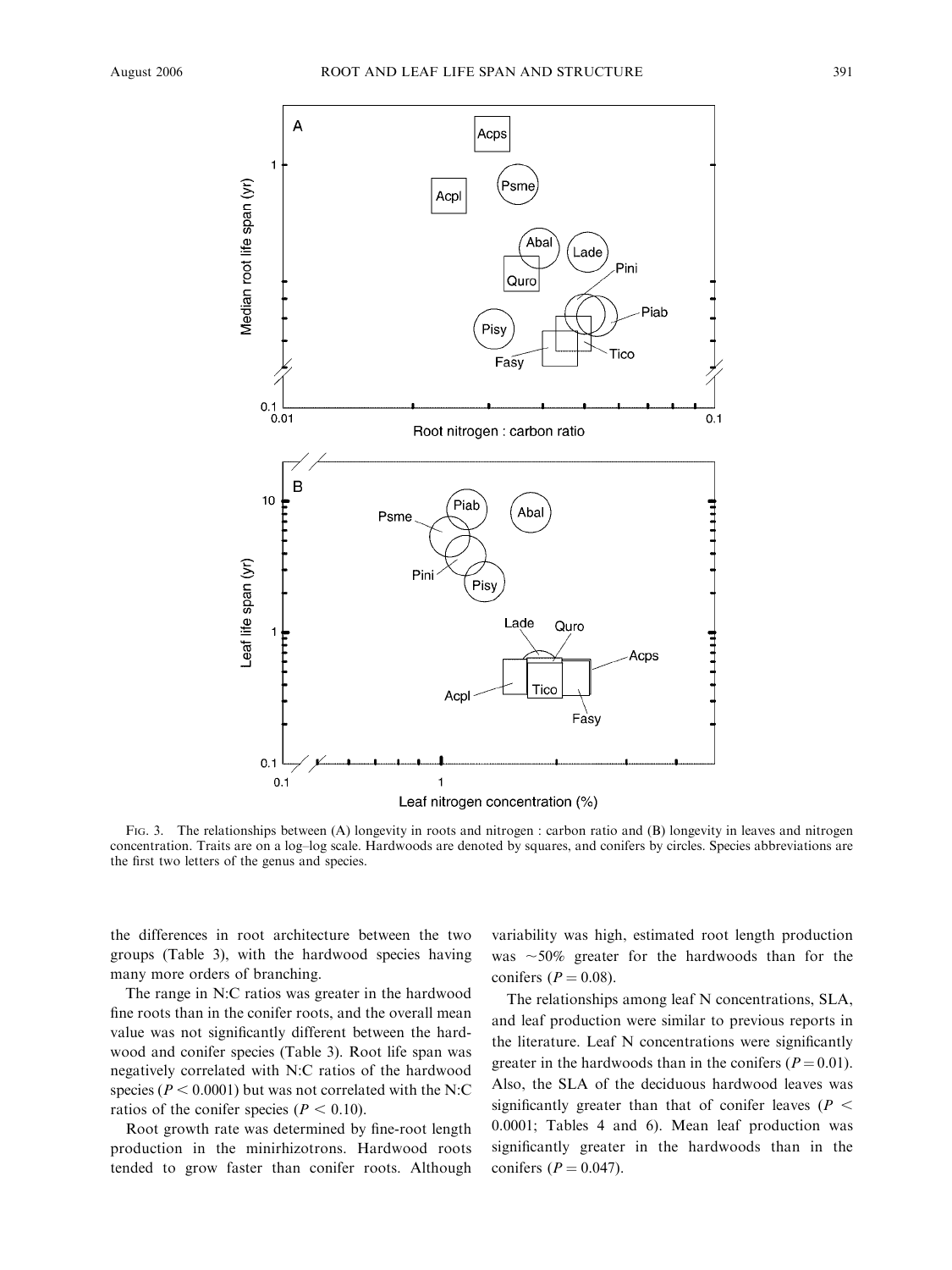

FIG. 4. Root survivorship curves from minirhizotron data for each species. Root birth and death are estimated as halfway between successive sampling dates from when a root was not present to the date it first appeared. Cox proportional hazards models were run with depth in soil, diameter, and pigmentation held constant. Median root survivorship is noted for each species.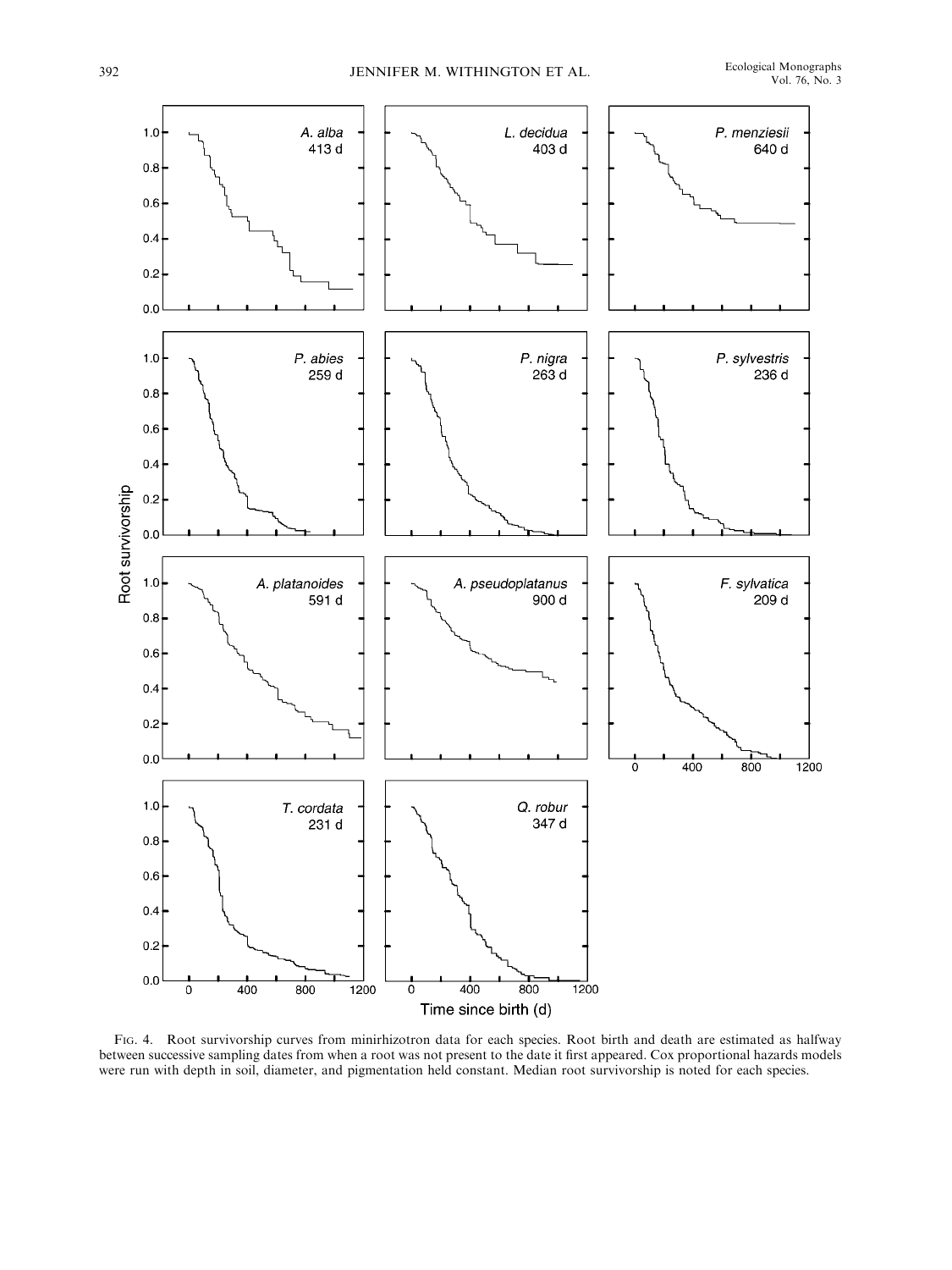| <b>Species</b>        | $XS$ -area (mm <sup>2</sup> ) | Mantle $(\%)$ | Epidermis     | Root hairs     | Exodermis        |
|-----------------------|-------------------------------|---------------|---------------|----------------|------------------|
| Acer platanoides      | 0.135                         | $\cdots$      | $myc +$       | $myc$ ++       | $^{++}$          |
| Acer pseudoplatanus   | 0.164                         | $\cdots$      | $myc +$       | $myc$ ++       | $^{++}$          |
| Fagus sylvatica       | 0.080                         | 14.0          | myc 0, wh $+$ | myc 0, wh $++$ | myc 0, wh $++$   |
| Quercus robur         | 0.119                         | 9.4           | myc 0, wh $+$ | myc 0, wh $+$  | myc 0, wh $+$    |
| Tilia cordata         | 0.126                         | 5.1           | myc 0, wh $+$ | myc 0, wh $++$ | myc 0, wh $++$   |
| Abies alba            | 0.273                         | 4.1           | myc 0, wh $+$ | myc 0, wh $++$ | myc $0$ , wh $0$ |
| Larix decidua         | 0.159                         | 6.3           | myc 0, wh $+$ | myc 0, wh $++$ | myc 0, wh $++$   |
| Picea abies           | 0.166                         | 6.3           | myc 0, wh $+$ | myc 0, wh $+$  | myc 0, wh $++$   |
| Pinus nigra           | 0.108                         | 9.4           | $myc$ 0       | $myc$ 0        |                  |
| Pinus sylvestris      | 0.181                         | 9.2           | $mvc$ 0       | $myc$ 0        |                  |
| Pseudotsuga menziesii | 0.212                         | 4.3           | myc 0, wh $+$ | myc 0, wh $++$ | myc 0, wh $++$   |

TABLE 7. Anatomical characteristics observed and measured on mixed-age, first-order roots.

Notes: Characteristics are as follows: mean cross-sectional area of the plant part of the mycorrhizal root (XS-area); mean percentage of the root diameter contributed by ectomycorrhizal mantle (Mantle); whether or not the epidermis (hardwoods) or the outermost layer of cortex (conifers) was largely intact (white roots, wh; mycorrhizal roots, myc; mostly intact [>90%], +; some degradation  $[< 90\%]$ , 0); presence of root hairs (many  $[> 16$  hairs on circumference],  $\leftrightarrow$ ; some  $[> 10-14$  hairs on circumference],  $\leftrightarrow$ ; none, 0); and presence of exodermis in white root samples (always,  $+$ ; not in every cross section, +; never, 0). An exodermis was never observed in ectomycorrhizal roots.

# Relationships among root traits and leaf traits of all 11 species

Across all 11 species, SLA was inversely correlated with total root diameter ( $P = 0.002$ ) and marginally correlated with root diameter excluding the mantle ( $P =$ 0.07). This relationship was mainly driven by the phylogenetic differences between the Pinaceae and the other tree families. Trees in the pine family tended to have leaves with lower SLA and coarser roots than those of hardwoods, which corresponds to the Pinaceae being an evolutionarily more primitive plant family than the hardwood families examined. Within the Pinaceae, there was no significant correlation between SLA and root diameter (Table 4,  $r < 0.37$ ). Specific leaf area was positively correlated with SRL across all 11 species ( $P =$ 0.01; Table 4), an indication that trees that produced roots with high length:mass ratios also produced leaves with high surface area:mass ratios.

Specific root length was inversely correlated with root diameter, excluding the hyphal mantle ( $P = 0.004$ ) and with total root diameter ( $P = 0.001$ ; Table 5). Therefore, thinner roots had more length per unit mass. Root tissue density, a component of SRL like root diameter, was not correlated with SRL for our species.

#### DISCUSSION

Our study is the first of its kind, to our knowledge, to use minirhizotrons to assess such a relatively large number of tree species growing in replicated, monoculture plots. Even so, we were unable to demonstrate a correlation between fine-root and leaf life span (Fig. 2, Table 4). The different methods of estimating root life span (median, residence time based on cumulative production and cumulative mortality, residence time based on standing crop) gave similar results. The species with the longest-lived leaves (Picea abies) did not have the longest-lived fine roots, nor did the species with the shortest-lived leaves (the deciduous species) have the shortest-lived roots. There was also no correlation of root life span with leaf life span among the six Pinaceae species, although they had a large range in both leaf and root life span. Similarly, Ruess et al. (2003) found Picea mariana to have long-lived leaves but short-lived fine roots  $(\sim 0.3$  yr).

Numerous studies across a wide range of species and from a wide range of habitats have revealed a tight linkage of leaf structure with leaf life span (e.g., Reich 1993, Reich et al. 1997). In our study, shorter leaf life span was significantly correlated with high leaf N concentration and with high SLA; leaf N concentration was positively correlated with SLA (Table 4), findings that are consistent with previous results linking thin leaves with a higher maximum photosynthetic rate (indicated by leaf N concentration).

There are reasons why roots may not have trait syndromes that are similar to leaves. A root system represents numerous levels of branching that is rarely characterized with respect to its diverse functions; likely only the finest root orders are similar to leaves in terms of resource acquisition and being ephemeral (Wells and Eissenstat 2001, Pregitzer et al. 2002). Even so, the finest root orders are not discrete entities like leaves but represent the terminal ends of a network. Also, leaf function is not directly dependent on symbionts, while root carbon expenditure, resource acquisition, and perhaps defense may be strongly influenced by mycorrhizal fungi and other rhizospheric organisms. Roots also have characteristics without parallels in leaves that correlate with longevity; long-lived roots on the same root system tend to be deeper in the soil and are of higher order (Wells and Eissenstat 2001, Gill et al. 2002).

For most species, we suspect that the best estimator of root life span was median life span  $(LS<sub>50R</sub>)$  based on data compiled from the fates of individual roots: no assumptions about steady-state birth and mortality rates were required, and the median tends to be the best estimator of central tendency in highly skewed distributions (e.g., survivorship). Root life span based on standing crop  $(LS_{SCR})$  is a common way to estimate root life span when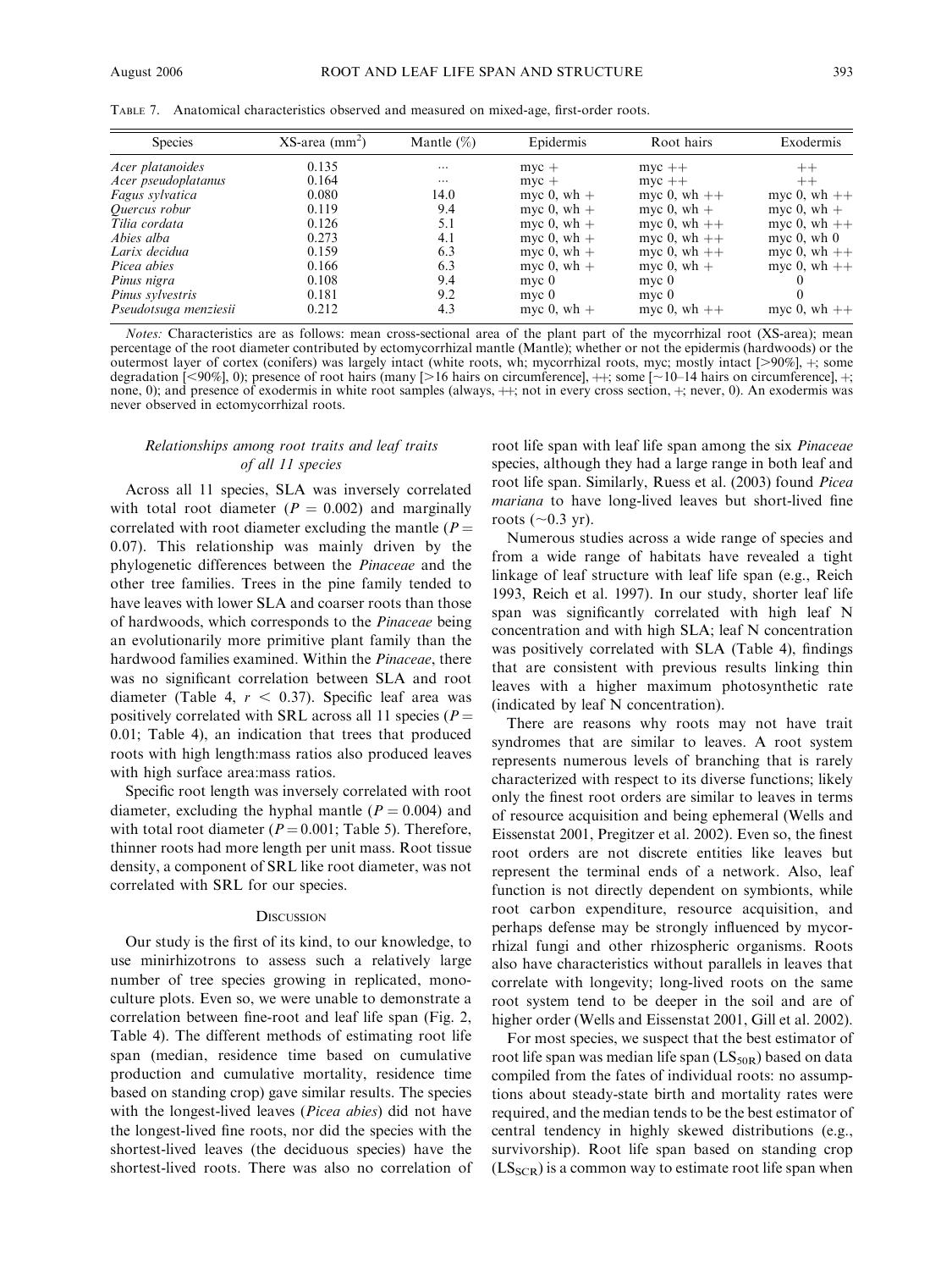sequential coring or ingrowth cores are used. Most of the study species achieved a fairly consistent standing crop soon after the first year (Appendix B), but  $LS_{SCR}$ calculates a mean residence time and therefore, compared to the median values, was inflated by the few, very longlived roots of each species. Lack of steady-state conditions in which production does not equal mortality also can cause this approach to provide inaccurate estimates of life span (e.g., Tilia cordata and Pseudotsuga menziesii). Relationships among traits that were significant for the median life span were not significant for  $LS<sub>SCR</sub>$ . Root life span based on cumulative production and mortality,  $LS<sub>PMR</sub>$ , also provided a mean value for root life span (residence time); the values were still longer than our median estimates but were correlated with them. Life span estimates based on  $LS_{PMR}$  were potentially more accurate than the median estimate for species with long root life spans where many of the roots were censored, and roots produced early in the study perhaps did not exhibit ''typical'' life spans. Life span estimates based on productivity (i.e.,  $LS_{SCR}$ ,  $LS_{PMR}$ ) are more analogous to our leaf life span measurements than the median calculated from many individual roots; however, leaf life span does not exhibit the same kind of temporal variation in production and mortality in our study species as does root life span. Thus, the different sampling efforts between root and leaves reflect the variation and predictability in their birth and death cycles.

## Are root characteristics or chemistry correlated with fine-root life span?

Root nitrogen:carbon ratio was the only root characteristic significantly correlated with fine-root life span in our woody species. A study with herbaceous plants also found significant correlations of N concentration with root life span (Tjoelker et al. 2005). Because N is more directly correlated to root metabolic activity and palatability, it is likely more directly linked to root longevity than characteristics such as SRL and root production. Studies along fertility gradients (Roy and Singh 1994, Tateno and Chapin 1997, Partel and Wilson 2001) indicate N availability can influence SRL, root production, and root longevity. However, in our plots mean soil N (as ammonium and nitrate) was not correlated with either root N:C ratios or root longevity (data not shown), suggesting our results reflect genetic differences in N allocation for root absorptive capacity and defense and not plastic responses to N availability.

The means to deter herbivory are often in opposition to the means to take up resources efficiently. For example, thin leaves and roots can have higher maximum photosynthetic or nutrient absorption rates by allocating more N to those tissues, but this is at the risk of greater susceptibility to herbivory. For leaves, the relationship between N concentration and herbivore palatability has been documented (e.g., Fox and Macauley 1977, Cooke et al. 1984). For roots, the relationship is not wellstudied, but there are data to suggest that the relationship should be the same. Within Acer saccharum root systems (Wells 1999, Eissenstat et al. 2000), the finest order roots had the highest N concentrations and shortest life spans. Application of fungicide and insecticide to the root zone significantly increased their life spans, suggesting herbivory or parasitism was an important determinant of root life span.

Specific root length is a measure of how biomass is distributed to produce absorptive surface, similar conceptually to specific leaf area. It has been hypothesized that SRL is linked with root nutrient uptake efficiency and life span (Eissenstat 1992, Eissenstat et al. 2000). However, even when we corrected for the presence of mycorrhizal hyphal mantles on the nine ECM species, our results did not reveal a relationship between SRL and root life span (Table 5). Species with similar SRL values often had very different root life spans (e.g., Picea abies and Pseudotsuga menziesii). Tjoelker et al. (2005) also found no relationship between SRL and root life span.

When we examined other root traits within each species that could influence root life span, root depth and rate of pigmentation were the most closely associated with risk of root mortality (Appendix C). Compared to roots in the surface soil layers, roots deeper in the soil tend to have lower N concentrations (Kimmins and Hawkes 1978, Pregitzer et al. 1998). Deeper roots also tend to experience less variable temperatures, less variable moisture, and possibly fewer herbivores, all of which could result in the longer root life spans we observed.

Faster rates of pigmentation were associated with decreased root longevity within each species (Appendix C). Pigmentation is often an indication of tannin accumulation for defense as well as decreased physiological activity (Comas et al. 2000). If pigmentation in our system was an indication of decreased physiological activity associated with aging, then roots that pigmented faster might also have shorter life spans. However, we also noted in the stained root cross sections that mycorrhizal roots contained more phenolic compounds. If pigmentation was an indication of mycorrhizal fungal infection (e.g., roots without exodermis), then the shorter life spans might have been the result of the mycorrhizal presence or the lack of an exodermis.

Within the root system of a plant, diameter has often been an important correlate of root life span (Gill et al. 2002, Wells et al. 2002, Anderson et al. 2003); however, it was not an important characteristic in our study. This was most likely due to the limited range of root diameters we included for each species to be certain we included only the finest root orders (see Methods, Appendix A).

## Do the roots of conifers live longer than the roots of hardwoods?

Matamala et al. (Liquidambar styraciflua vs. Pinus taeda, 2003) and Vogt and Bloomfield (1991) have suggested hardwood species might have shorter root life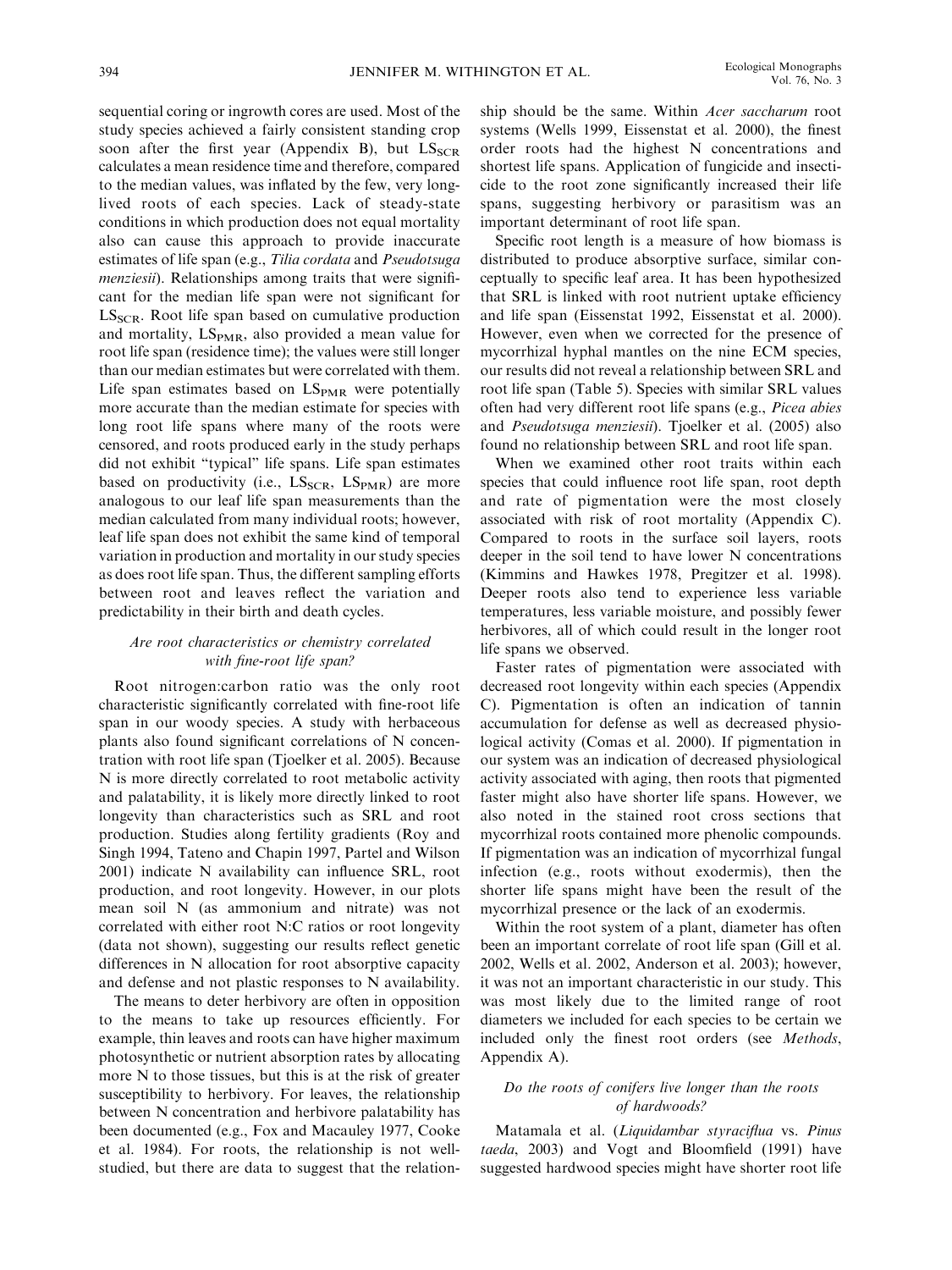spans than those of conifers. However, in our study, we found the two groups had similar root life spans, regardless of how root life span was estimated. We also measured many traits that were similar between the two groups (e.g., diameter, production), suggesting that fine roots of different species have similar functions to match the similar traits.

There has been some previous indication that hardwood roots have smaller diameters than conifer roots (Comas and Eissenstat 2004). While evolutionarily primitive hardwood families, like the Magnoliaceae, tend to have thicker roots (Baylis 1975), our hardwood species were all from more advanced families (Aceraceae, Fagaceae, and Tiliaceae) and would be predicted to have thin diameters. Even so, we found substantial overlap in the root diameter values of the hardwoods and conifers. Not finding hardwood root diameters to be significantly thinner than conifer root diameters may be due to the inclusion of only first- and second-order roots in our study with a very narrow range in root diameters for each species (e.g., 0.20–0.35 mm). Alternatively, averaging all the root diameters to one value per species for the correlation matrix might have obscured potential relationships.

Although diameters were not significantly different between the hardwoods and conifers, hardwood roots had significantly longer SRL than the conifers. With higher SLA, greater leaf N concentration, and higher SRL in hardwoods than conifers, it was unexpected to find hardwood roots had significantly lower  $(-27%)$  N:C ratios. This observation was possibly due to the N content of the chitin in the larger ECM fungal masses associated with the conifer roots (Markkola et al. 1995).

Leaf biomass production was positively correlated with root length production (Table 4). Production was generally higher in the five hardwood species both above and below ground (Tables 3 and 6), reflecting their faster growth habit compared to the conifers. Even so, there was overlap of root and leaf production between the two groups (Tables 3 and 6). For example, the two Pinus species had high leaf production compared with the other four conifers, values more similar to the hardwoods.

Acer and Larix.—The extremely long median root life spans of Acer platanoides and A. pseudoplatanus in our study were unexpected based on their high rate of root production and short leaf life span. Our observation of a very thick, pronounced exodermis may explain their long-lived roots. The exodermis can decrease the rate of ion uptake in the root, but it can provide a protective layer against herbivory and desiccation even after the epidermis has broken down and sloughed off (Kamula et al. 1994, Eissenstat and Achor 1999).

We observed a distinct exodermis in the fine roots of both Acer species. Brundrett and Kendrick (1988) reported a similar type of exodermis in Acer saccharum. White, nonectomycorrhizal roots with exodermis were also observed in many of the conifers as well as F. sylvatica, Q. robur, and T. cordata (Table 7). These kinds of roots have been reported before for Pseudotsuga menziesii (Bogar and Smith 1965). However, we could find no report of the roots of other species in the Pinaceae having an exodermis. The exodermis found in the white, nonectomycorrhizal roots, though thinner than the exodermis of the Acer species, helps explain our finding that roots that remained white longer tended to have longer root life spans (Appendix C). The exodermis in these species should provide similar protection and increased root longevity as previously suggested in Acer.

Larix decidua is an interesting case since it is a deciduous conifer. Aboveground, L. decidua is a fastgrowing species with high SLA, high leaf nitrogen concentration, and short leaf life span (Tables 2 and 6). Like the leaves, *L. decidua* roots had low root tissue density and had the highest SRL among the Pinaceae species. In these aspects, it was more like the deciduous hardwoods in the study, as our hypothesis on parallel root and leaf traits predicted. However, L. decidua root production was the slowest of the studied species, its N:C ratio and mean root diameter were large, and its roots lived for a long time (Tables 2 and 3), making L. decidua roots similar to other Pinaceae roots. Larix is a good example of how plants, especially trees, can have very different characteristics above and below ground.

## **CONCLUSIONS**

We could not support the hypothesis that fine-root life span and leaf life span are linked. Some species (e.g., Acer pseudoplatanus) had short-lived leaves (0.5 yr) but very long-lived fine roots (2.5 yr), while other species (e.g., Picea abies) had very long-lived leaves (8.8 yr) but short-lived fine roots (0.7 yr). The roots of the Acer species with their thick exodermis were apparently built to survive a long time, their life span controlled to a great extent by their anatomy instead of their physiology. Of the rest of the root traits we measured, only root nitrogen : carbon ratio was inversely correlated with fine-root life span. Even though roots and leaves are on the same individual, they can be under very different environmental pressures, which may cause them to be uncoupled. Because of mycorrhizas, root exudates, and the nature of nutrient cycling, root structure may not be as tightly linked to root life span as leaf structure is linked with leaf life span.

Root life span research lags behind leaf life span research, not due to the lack of important questions, but due to the extensive labor required to characterize root longevity, the need for special technical equipment, and the lack of suitable field sites. Within these limitations, various studies have found relationships among root traits and life span in grasses, forbs, lianas, and trees, but many of these looked at only one or two species or made comparisons among roots on the same individuals. With more research comparing roots of many species, including careful attention to the measurement of root life span, we hope that the interrelationship among root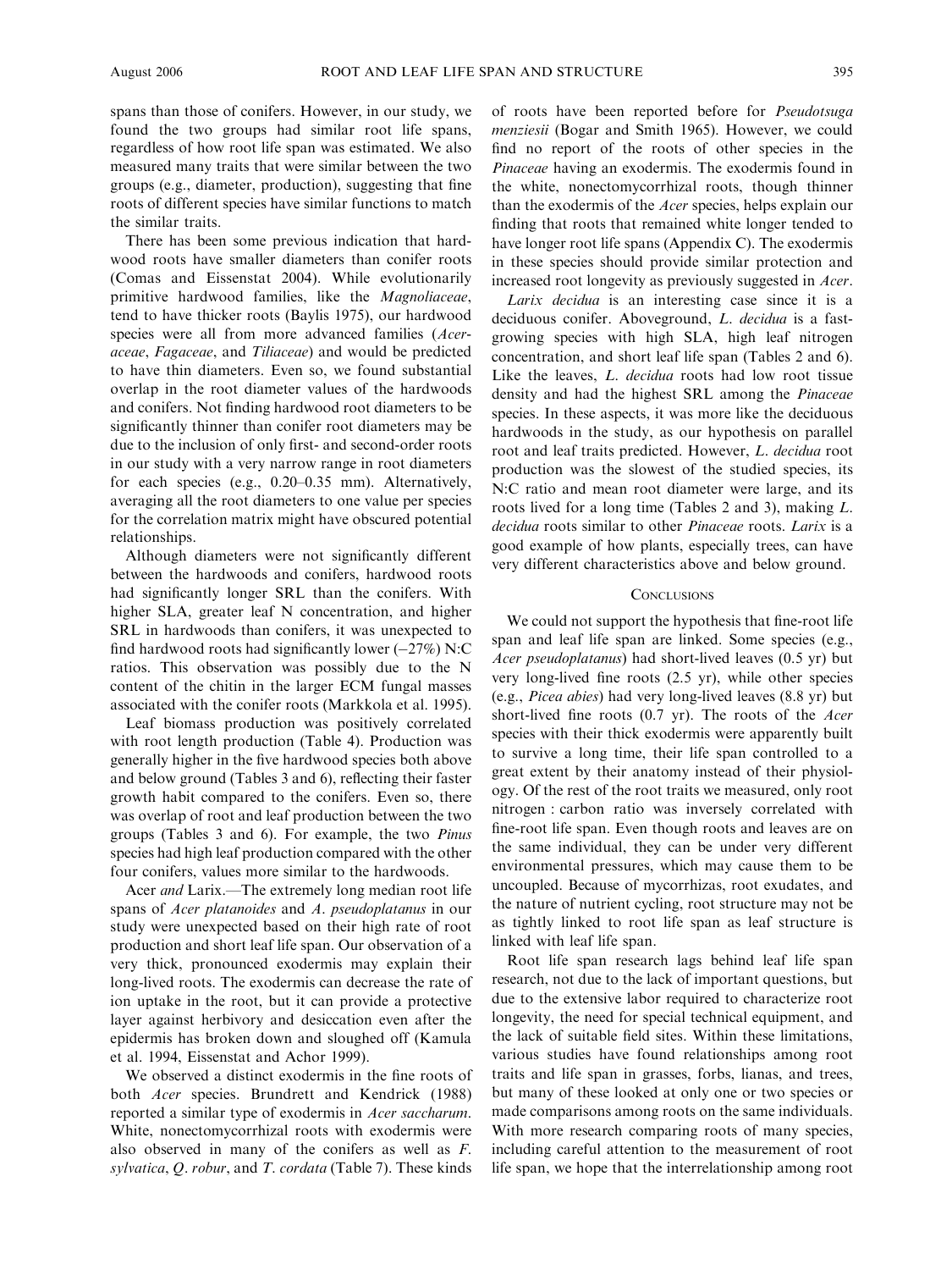traits and root life span will eventually be as well understood as those of leaves.

#### ACKNOWLEDGMENTS

The authors would like to thank Bartosz Bułaj and Jakub Olesiński for their invaluable help organizing activities in Poland and collecting minirhizotron images. Thanks to Jerzy Modrzyński of the Agricultural University of Poznań for his work on the tree height, dbh, and leaf collection data. We also thank Tracy Gartner and Ruth Yanai for critical comments of early drafts of this manuscript. We appreciate the diligent efforts of Mariellen Withers for processing images. J. M. Withington was supported by an NSF Root Biology Training Grant (NSF DBI 9602255), the William J. Fulbright Foundation, and The Women's Welsh Clubs of America. This research was supported by an Eastern European International Supplement to an NSF grant (IBN 9596050). NSF also contributed to the work through the following grants: DEB 01298944 (PSU), DEB 0090069 (UMN), and DEB 0128958 (UMN).

#### LITERATURE CITED

- Aerts, R. 1995. The advantages of being evergreen. Trends in Ecology and Evolution 10:402–407.
- Aerts, R., C. Bakker, and H. De Caluwe. 1992. Root turnover as determinant of the cycling of C, N, and P in a dry heathland ecosystem. Biogeochemistry 15:175–190.
- Aerts, R., and F. Berendse. 1989. Above-ground nutrient turnover and net primary production of an evergreen and a deciduous species in a heathland ecosystem. Journal of Ecology 77:343–356.
- Allison, P. D. 1995. Survival analysis using the SAS system: a practical guide. SAS Institute, Cary, North Carolina, USA.
- Anderson, L. J., L. H. Comas, A. N. Lakso, and D. M. Eissenstat. 2003. Multiple risk factors in root survivorship: a 4-year study in Concord grape. New Phytologist 158:489– 501.
- Baylis, G. T. S. 1975. The magnoloid mycorrhiza and mycotrophy in root systems derived from it. Pages 373–389 in F. E. Sanders, B. Mosse, and P. B. Tinker, editors. Endomycorrhizas. Academic Press, New York, New York, USA.
- Berendse, F., and R. Aerts. 1987. Nitrogen-use-efficiency: A biologically meaningful definition? Functional Ecology 1: 293–296.
- Bogar, G. D., and F. H. Smith. 1965. Anatomy of seedling roots of Pseudotsuga menziesii. American Journal of Botany 52:720–729.
- Bouma, T. J., R. D. Yanai, A. D. Elkin, U. Hartmond, D. E. Flores-Alva, and D. M. Eissenstat. 2001. Estimating agedependent costs and benefits of roots with contrasting life span: comparing apples and oranges. New Phytologist 150: 685–695.
- Brundrett, M. C., and B. Kendrick. 1988. The mycorrhizal status, root anatomy, and phenology of plants in a sugar maple forest. Canadian Journal of Botany 66:1153–1173.
- Caldwell, M. M. 1987. Competition between root systems in natural communities. Pages 167–185 in P. J. Gregory, J. V. Lake, and D. A. Rose, editors. Root development and function. Cambridge University Press, Cambridge, UK.
- Ceitel, J., and T. Wawro. 1999a. Results of the meteorological observations at Wielislawice experimental forest district (EFE Siemianice) from years 1988–1997. Roczniki Akademii Rolniczej w Poznaniu 311:33–45. [In Polish with English summary.]
- Ceitel, J., and T. Wawro. 1999b. Atmospheric drought in the experimental forest division Siemianice in the years 1968– 1997. Roczniki Akademii Rolniczej w Poznaniu 311:19–31. [In Polish with English summary.]
- Chapin, F. S., III 1980. Mineral nutrition in wild plants. Annual Review of Ecology and Systematics 11:233–260.
- Chapin, F. S., III., K. Autumn, and F. Pugnaire. 1993. Evolution of suites of traits in response to environmental stress. American Naturalist 142:S78–S92.
- Comas, L. H., and D. M. Eissenstat. 2004. Linking fine root traits to maximum potential growth rate among 11 mature temperate tree species. Functional Ecology 18:388–397.
- Comas, L. H., D. M. Eissenstat, and A. N. Lakso. 2000. Assessing root death and root system dynamics in a study of grape canopy pruning. New Phytologist 147:171–178.
- Cooke, F. P., J. P. Brown, and S. Mole. 1984. Herbivory, foliar enzyme inhibitors, nitrogen and leaf structure of young and mature leaves in a tropical forest. Biotropica 16:257–263.
- Cox, D. R. 1972. Regression models and life tables (with discussion). Journal of the Royal Statistics Society B34:187– 220.
- Eissenstat, D. M. 1992. Costs and benefits of constructing roots of small diameter. Journal of Plant Nutrition 15:763–782.
- Eissenstat, D. M., and D. S. Achor. 1999. Anatomical characteristics of roots of citrus rootstocks that vary in specific root length. New Phytologist 141:309-321.
- Eissenstat, D. M., C. E. Wells, R. D. Yanai, and J. L. Whitbeck. 2000. Building roots in a changing environment: implications for root longevity. New Phytologist 147:33–42.
- Eissenstat, D. M., and R. D. Yanai. 1997. The ecology of root lifespan. Advances in Ecological Research 27:1–62.
- Fox, L. R., and B. J. Macauley. 1977. Insect (Paraposis atomaria) grazing on eucalyptus in response to variation in leaf tannins and nitrogen. Oecologia 29:145–162.
- Gill, R. A., I. C. Burke, W. K. Laurenroth, and D. G. Milchunas. 2002. Longevity and turnover of roots in the shortgrass steppe: influence of diameter and depth. Plant Ecology 159:241–251.
- Gill, R. A., and R. B. Jackson. 2000. Global patterns of root turnover for terrestrial ecosystems. New Phytologist 147:13– 31.
- Grime, J. P. 1977. Evidence for the existence of three primary strategies in plants and its relevance to ecological and evolutionary theory. American Naturalist 111:1169–1194.
- Jensen, W. A. 1962. Botanical histochemistry: principles and practice. Freeman, San Francisco, California, USA.
- Joslin, J. D., and M. H. Wolfe. 1999. Disturbances during minirhizotron installation can affect root observation data. Soil Science Society of America Journal 63:218–221.
- Kamula, S. A., C. A. Peterson, and C. I. Mayfield. 1994. The plasmalemma surface area exposed to the soil solution is markedly reduced by maturation of the exodermis and death of the epidermis in onion roots. Plant, Cell and Environment 17:1183–1193.
- Kimmins, J. P., and B. C. Hawkes. 1978. Distribution and chemistry of fine roots in a white spruce sub alpine fir stand in British Columbia Canada: implications for management. Canadian Journal of Forest Research 8:265–279.
- Markkola, A. M., R. Ohtonen, O. Tarvainen, and U. Ahonen-Jonnarth. 1995. Estimates of fungal biomass in Scots pine stands on an urban pollution gradient. New Phytologist 131: 139–147.
- Matamala, R., M. A. Gonzàlez-Meler, J. D. Jastrow, R. J. Norby, and W. H. Schlesinger. 2003. Impacts of fine root turnover on forest NPP and soil C sequestration potential. Science 302:1385–1387.
- Monk, C. D. 1966. An ecological significance of evergreeness. Ecology 47:504–505.
- Partel, M., and S. D. Wilson. 2001. Root and leaf production, mortality and longevity in response to soil heterogeneity. Functional Ecology 15:748–753.
- Pregitzer, K. S., J. L. DeForest, A. J. Burton, M. F. Allen, R. W. Ruess, and R. L. Hendrick. 2002. Fine root architecture of nine North American trees. Ecological Monographs 72: 293–309.
- Pregitzer, K. S., M. J. Laskowski, A. J. Burton, V. C. Lessard, and D. R. Zak. 1998. Variations in sugar maple root